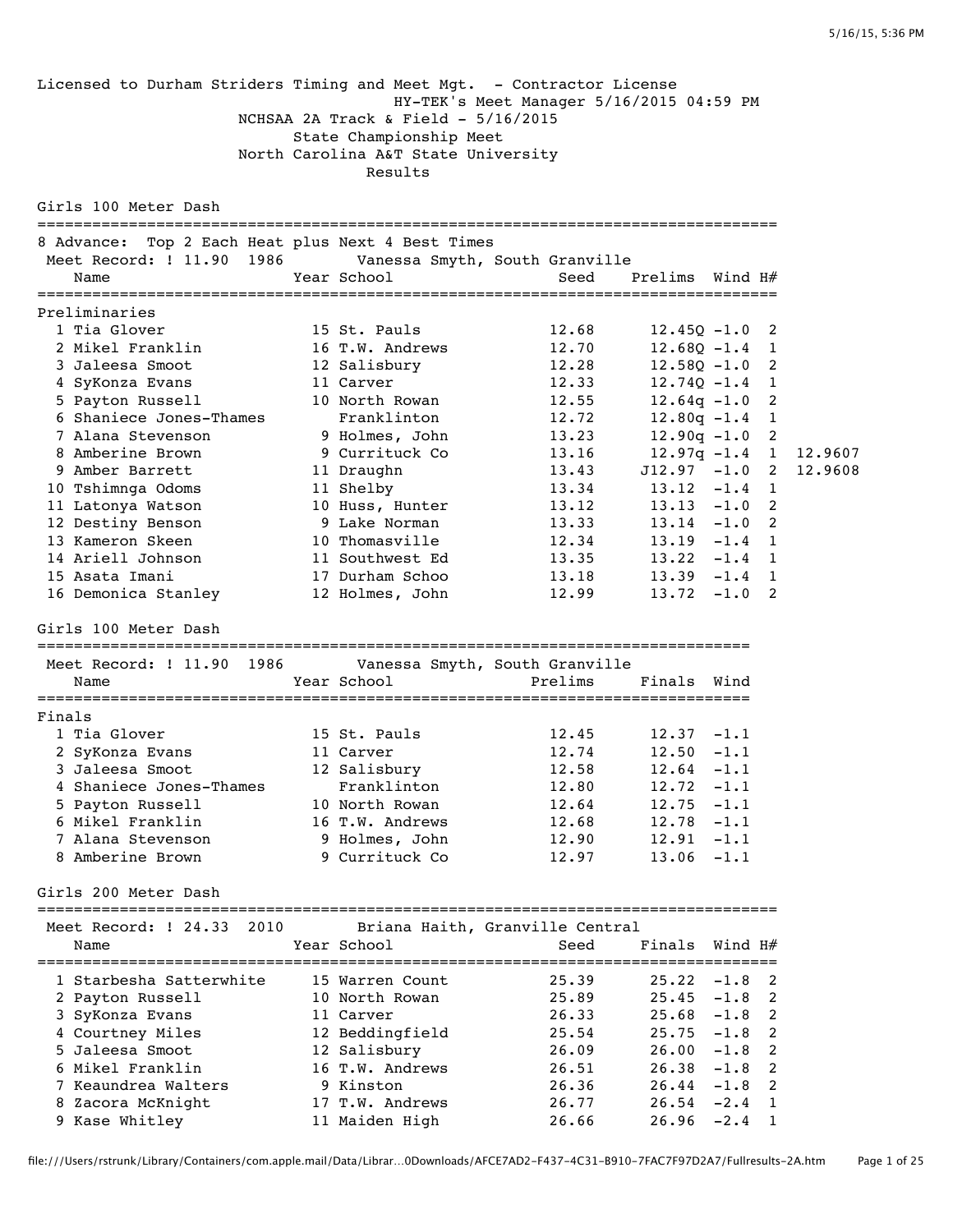| 10 Aundrea Morgan | 10 Pasquotank C | 27.09 | $27.39 -2.4$ 1  |  |
|-------------------|-----------------|-------|-----------------|--|
| 11 Nyjah Ingram   | 12 Parkwood     | 27.02 | $27.46 - 2.4$ 1 |  |
| 12 Alyssa Foster  | 11 Huss, Hunter | 27.97 | $27.80 -2.4$ 1  |  |
| 13 Amber Barrett  | 11 Draughn      | 27.71 | $27.91 -2.4$ 1  |  |
| 14 Krishyia Byrd  | 10 Lincolnton   | 28.16 | $28.74 - 2.4$ 1 |  |

Girls 400 Meter Dash

============================================================================

| Meet Record: ! 55.73<br>2012<br>Marissa Bellamy, Bunn |  |                 |         |         |                |  |
|-------------------------------------------------------|--|-----------------|---------|---------|----------------|--|
| Name                                                  |  | Year School     | Seed    | Finals  | H#             |  |
| 1 Payton Russell                                      |  | 10 North Rowan  | 58.00   | 55.70!  | 2              |  |
| 2 Josephine Johnson                                   |  | 12 Draughn      | 58.56   | 58.22   | 2              |  |
| 3 Jaleesa Smoot                                       |  | 12 Salisbury    | 57.57   | 58.56   | 2              |  |
| 4 Simi Gbadegesin                                     |  | 17 Durham Schoo | 59.33   | 59.02   | 2              |  |
| 5 Maya Torain                                         |  | 15 Cummings, Hu | 59.43   | 1:00.27 | 2              |  |
| 6 Paiton Fair                                         |  | 12 Newton-Conov | 1:01.73 | 1:01.39 | 1              |  |
| 7 Alexis Toney                                        |  | 12 Beddingfield | 1:00.92 | 1:01.69 | 1              |  |
| 8 Quasheila Thorne                                    |  | 10 North Johnst | 1:00.12 | 1:02.01 | 2              |  |
| 9 Destinae Fairley                                    |  | 16 Red Springs  | 1:00.68 | 1:02.55 | 2              |  |
| 10 Amy Carpenter                                      |  | 16 Carrboro     | 1:01.38 | 1:04.41 | 1              |  |
| 11 Arriel Smith                                       |  | 12 Parkwood     | 1:01.96 | 1:05.40 | 1              |  |
| -- Lydia Rivers                                       |  | 12 Kinston      | 59.17   | FS      | $\mathfrak{D}$ |  |
| -- Madison Rowles                                     |  | 11 East Lincoln | 1:01.64 | DNF     | 1              |  |
| -- Megan Rowles                                       |  | 11 East Lincoln | 1:02.18 | DNF     |                |  |
| -- Lauryn Turner                                      |  | 10 North Wilkes | 1:03.34 | DNF     |                |  |

Girls 800 Meter Run

=========================================================================

|                    |                         | Meet Record: ! 2:16.41 2014 Maysa Araba, Carrboro                                                              |         |                     |
|--------------------|-------------------------|----------------------------------------------------------------------------------------------------------------|---------|---------------------|
|                    |                         |                                                                                                                |         |                     |
| 1 Maysa Araba      |                         |                                                                                                                |         |                     |
|                    | $1:07.283$ $(1:07.283)$ | 2:15.173(1:07.890)                                                                                             |         |                     |
|                    | 2 Brittany Stanley      | 11 Mount Pleasa 2:19.12                                                                                        |         | 2:18.59             |
|                    | 1:07.440(1:07.440)      | $2:18.584$ $(1:11.145)$                                                                                        |         |                     |
| 3 Amanda Hickey    |                         | 16 Carrboro and the care of the care of the care of the care of the care of the care of the care of the care o |         | $2:26.01$ $2:21.08$ |
|                    | 1:10.165(1:10.165)      | 2:21.080(1:10.915)                                                                                             |         |                     |
| 4 Madison Hamby    |                         | 11 West Wilkes                                                                                                 | 2:28.11 | 2:21.11             |
|                    | 1:08.298(1:08.298)      | 2:21.109(1:12.811)                                                                                             |         |                     |
| 5 Izzy Evely       |                         | 9 Lake Norman                                                                                                  | 2:29.87 | 2:23.25             |
|                    | 1:09.273(1:09.273)      | 2:23.241 (1:13.968)                                                                                            |         |                     |
|                    | 6 Jennifer Rhodes       | 11 North Wilkes                                                                                                | 2:30.53 | 2:26.95             |
|                    | $1:11.434$ $(1:11.434)$ | 2:26.949(1:15.516)                                                                                             |         |                     |
|                    | 7 India Godlock         | 10 Polk County                                                                                                 | 2:35.40 | 2:29.69             |
|                    | $1:11.394$ $(1:11.394)$ | 2:29.683(1:18.289)                                                                                             |         |                     |
| 8 Patience Hunt    |                         | 11 West Davidso                                                                                                | 2:31.59 | 2:31.44             |
|                    | 1:11.000(1:11.000)      | 2:31.437 (1:20.437)                                                                                            |         |                     |
| 9 Lauren Revis     |                         | 11 R-S Central 2:30.18                                                                                         |         | 2:31.61             |
|                    | 1:11.275(1:11.275)      | 2:31.604 (1:20.329)                                                                                            |         |                     |
| 10 Tana Tyndall    |                         | 12 South Lenoir                                                                                                | 2:36.66 | 2:32.87             |
|                    | 1:11.583(1:11.583)      | 2:32.867 (1:21.285)                                                                                            |         |                     |
|                    | 11 Shelbee Knopf        | 12 East Lincoln                                                                                                | 2:32.57 | 2:34.85             |
|                    | 1:11.748(1:11.748)      | 2:34.848 (1:23.101)                                                                                            |         |                     |
| 12 Destiny Stevons |                         | 17 Durham Schoo 2:33.43                                                                                        |         | 2:35.52             |
|                    | 1:11.345(1:11.345)      | 2:35.517(1:24.172)                                                                                             |         |                     |
| -- Amy Carpenter   |                         | 16 Carrboro 2:36.88                                                                                            |         | DNF                 |
| -- Sarah Dover     |                         | 9 Currituck Co                                                                                                 | 2:38.12 | <b>DNF</b>          |

Girls 1600 Meter Run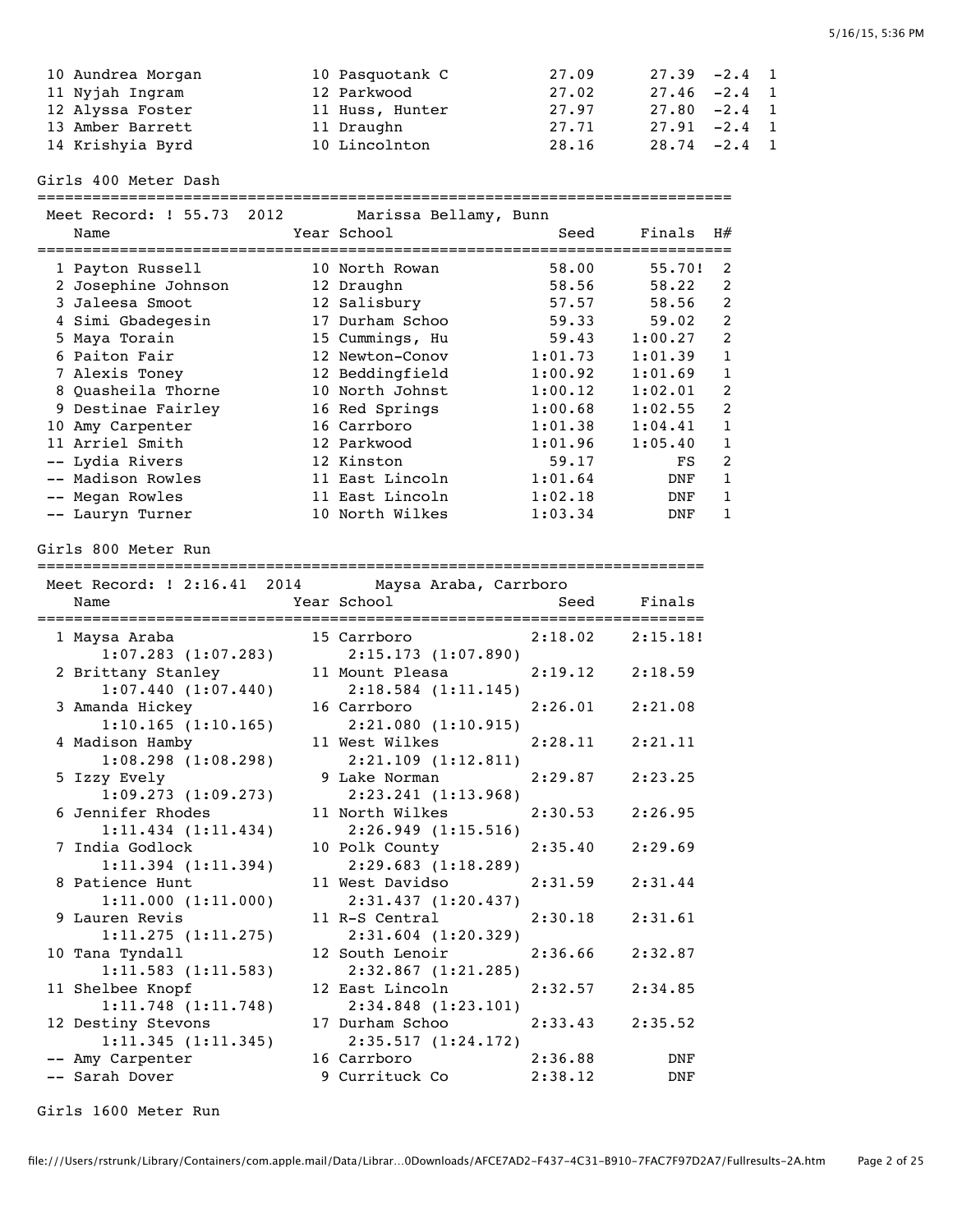| Meet Record: ! 4:57.05 2008 Heather Beichner, Cardinal Gibbons                                        |                                                           |             |  |
|-------------------------------------------------------------------------------------------------------|-----------------------------------------------------------|-------------|--|
|                                                                                                       |                                                           | Seed Finals |  |
| 1 Maysa Araba                                                                                         |                                                           |             |  |
| rsa Araba 15 Carrboro 5:11.55 4:55.78!<br>1:11.645 (1:11.645) 2:25.080 (1:13.436) 3:40.232 (1:15.153) |                                                           |             |  |
| 4:55.772(1:15.540)                                                                                    |                                                           |             |  |
| 2 Brittany Stanley 11 Mount Pleasa 5:12.49 5:05.26                                                    |                                                           |             |  |
| 1:11.710(1:11.710)                                                                                    | $2:26.582$ (1:14.873) 3:42.446 (1:15.864)                 |             |  |
| 5:05.256(1:22.811)                                                                                    |                                                           |             |  |
| 3 Amanda Hickey                                                                                       | 16 Carrboro 5:18.90 5:15.30                               |             |  |
| 1:15.019(1:15.019)                                                                                    | $2:34.834$ (1:19.815) $3:56.046$ (1:21.212)               |             |  |
| 5:15.293(1:19.248)                                                                                    |                                                           |             |  |
| 4 Mariah Howlett                                                                                      | 9 Lake Norman 5:29.91 5:26.38                             |             |  |
| 1:19.189(1:19.189)                                                                                    | 2:41.754 (1:22.566) 4:06.456 (1:24.702)                   |             |  |
| 5:26.376(1:19.921)                                                                                    |                                                           |             |  |
| 5 India Godlock                                                                                       | 10 Polk County 5:37.54 5:31.76                            |             |  |
| $1:21.042$ $(1:21.042)$                                                                               | $2:46.094$ (1:25.052) $4:12.369$ (1:26.276)               |             |  |
| 5:31.756(1:19.388)                                                                                    |                                                           |             |  |
| 6 Victoria Young                                                                                      | 9 North Wilkes 5:41.83 5:35.08                            |             |  |
| 1:19.535(1:19.535)                                                                                    | 2:44.406 (1:24.872) 4:12.971 (1:28.565)                   |             |  |
| 5:35.077(1:22.106)                                                                                    |                                                           |             |  |
| 7 Patience Hunt                                                                                       | 11 West Davidso 5:38.24 5:36.64                           |             |  |
| $1:19.232$ $(1:19.232)$                                                                               | $2:42.414$ (1:23.182) $4:11.558$ (1:29.144)               |             |  |
| 5:36.633(1:25.076)                                                                                    |                                                           |             |  |
| 8 Madison Davis                                                                                       | 9 Currituck Co 5:44.15 5:44.58                            |             |  |
| 1:21.897(1:21.897)                                                                                    | 2:48.011 (1:26.114) 4:19.368 (1:31.357)                   |             |  |
| 5:44.576(1:25.208)                                                                                    |                                                           |             |  |
| 9 Natalie Richardson                                                                                  | 16 Carrboro 5:38.81 5:44.95                               |             |  |
| 1:21.396(1:21.396)                                                                                    | $2:48.272$ (1:26.877) $4:20.334$ (1:32.062)               |             |  |
| 5:44.948(1:24.614)                                                                                    |                                                           |             |  |
| 10 Halei Ward                                                                                         | 9 Ayden-Grifto 5:42.64 5:47.49                            |             |  |
| 1:22.006(1:22.006)                                                                                    | $2:50.463$ (1:28.458) $4:21.545$ (1:31.082)               |             |  |
| 5:47.490(1:25.946)                                                                                    |                                                           |             |  |
| 11 Lindsey Banks                                                                                      | 9 Owen, Charle 5:40.94 5:52.35                            |             |  |
| 1:22.343(1:22.343)                                                                                    | 2:49.232 (1:26.889) 4:22.408 (1:33.176)                   |             |  |
| 5:52.350(1:29.943)                                                                                    |                                                           |             |  |
| 12 Emily Lambeth                                                                                      | NC School of 5:54.35 5:57.47                              |             |  |
| 1:24.138(1:24.138)                                                                                    | $2:54.404$ (1:30.266) $4:26.573$ (1:32.170)               |             |  |
| 5:57.465(1:30.893)                                                                                    | $5:44.67$ $6:00.48$<br>9 Dixon                            |             |  |
| 13 Hailey Russel<br>1:22.683(1:22.683)                                                                |                                                           |             |  |
| 6:00.480(1:33.383)                                                                                    | $2:52.922$ (1:30.239) $4:27.097$ (1:34.176)               |             |  |
|                                                                                                       |                                                           |             |  |
|                                                                                                       |                                                           |             |  |
| -- Kaitlyn Stone<br>-- Frances Massey                                                                 | 11 West Stokes 5:25.98 DNF<br>10 East Lincoln 5:25.98 DNF |             |  |

Girls 3200 Meter Run

=========================================================================

| Meet Record: ! 11:12.28 2012 Callie Wynn, West Davidson |                         |                                           |
|---------------------------------------------------------|-------------------------|-------------------------------------------|
| Name                                                    | Year School             | Seed Finals                               |
|                                                         |                         |                                           |
| 1 Helen Morken                                          | 15 Carrboro             | $11:34.64$ $11:24.70$                     |
| 1:25.850(1:25.850)                                      | 2:55.157 (1:29.308)     | 4:22.041(1:26.884)                        |
| 5:51.399(1:29.359)                                      |                         | $7:15.977$ (1:24.578) 8:44.451 (1:28.474) |
| $10:09.272$ $(1:24.822)$                                | 11:24.695(1:15.423)     |                                           |
| 2 Kaitlyn Stone                                         |                         | 11 West Stokes 12:06.31 11:26.66          |
| 1:26.081(1:26.081)                                      | $2:55.342$ $(1:29.261)$ | $4:22.234$ $(1:26.893)$                   |
| $5:51.574$ $(1:29.340)$                                 | 7:16.538 (1:24.964)     | 8:44.548(1:28.010)                        |
| 10:09.303(1:24.756)                                     | 11:26.655(1:17.352)     |                                           |
| 3 Mariah Howlett                                        |                         | 9 Lake Norman 11:52.65 11:52.02           |

file:///Users/rstrunk/Library/Containers/com.apple.mail/Data/Librar…0Downloads/AFCE7AD2-F437-4C31-B910-7FAC7F97D2A7/Fullresults-2A.htm Page 3 of 25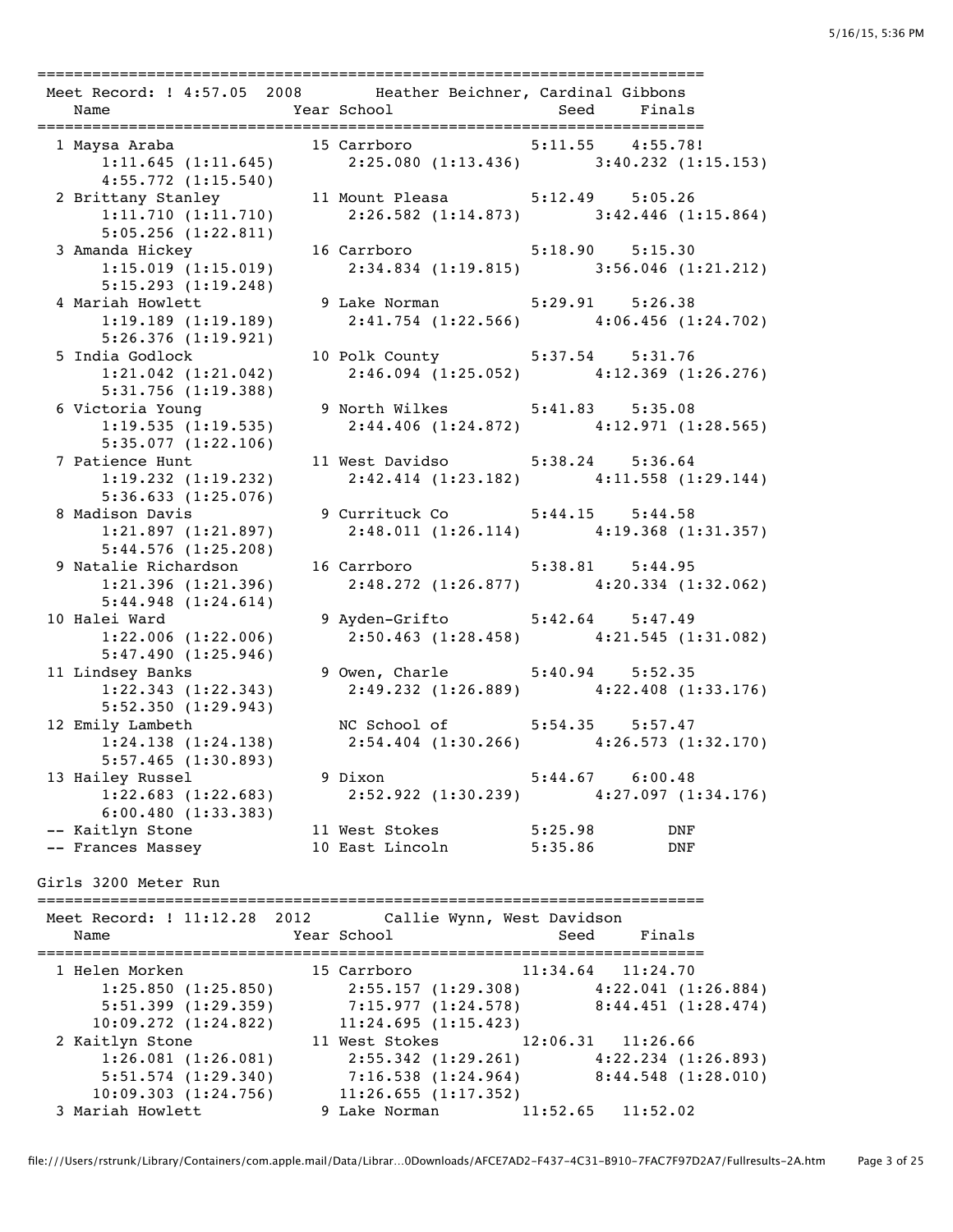1:25.635 (1:25.635) 2:55.001 (1:29.366) 4:21.766 (1:26.766) 5:50.987 (1:29.221) 7:16.397 (1:25.411) 8:51.454 (1:35.057) 10:26.554 (1:35.101) 11:52.020 (1:25.467) 4 Eliza Witherspoon 10 Brevard 12:33.08 12:12.37 1:30.755 (1:30.755) 3:07.756 (1:37.001) 4:44.417 (1:36.662) 6:14.364 (1:29.948) 7:39.314 (1:24.951) 9:12.714 (1:33.400) 10:48.595 (1:35.882) 12:12.362 (1:23.767) 5 Molly Boda 10 Central Acad 12:51.05 12:17.62 1:25.785 (1:25.785) 2:55.186 (1:29.401) 4:22.664 (1:27.479) 5:52.785 (1:30.121) 7:30.013 (1:37.228) 9:11.401 (1:41.389) 10:53.701 (1:42.300) 12:17.611 (1:23.911) 6 Alma Rodriguez 9 North Surry 12:37.40 12:27.01 1:26.477 (1:26.477) 2:55.991 (1:29.514) 4:27.120 (1:31.130) 6:03.083 (1:35.963) 7:41.325 (1:38.243) 9:21.964 (1:40.639) 11:01.602 (1:39.639) 12:27.008 (1:25.406) 7 Halei Ward 9 Ayden-Grifto 13:13.54 12:28.15 1:26.196 (1:26.196) 2:55.664 (1:29.469) 4:26.973 (1:31.309) 6:03.310 (1:36.338) 7:40.498 (1:37.188) 9:21.555 (1:41.058) 11:01.142 (1:39.588) 12:28.141 (1:26.999) 8 Frances Massey 10 East Lincoln 12:21.72 12:43.92 1:26.728 (1:26.728) 2:55.656 (1:28.928) 4:26.646 (1:30.991) 6:06.712 (1:40.066) 7:48.918 (1:42.206) 9:32.956 (1:44.038) 11:14.441 (1:41.485) 12:43.916 (1:29.475) 9 Lefler McManus 10 West Stanley 13:03.52 12:44.00 1:23.369 (1:23.369) 2:54.447 (1:31.079) 4:23.518 (1:29.072) 6:03.058 (1:39.540) 7:45.644 (1:42.586) 9:32.791 (1:47.148) 11:14.416 (1:41.625) 12:43.997 (1:29.581) 10 Aleah Blalock 12 Draughn 12:18.76 13:05.50 1:25.923 (1:25.923) 2:55.417 (1:29.494) 4:23.537 (1:28.120) 5:55.048 (1:31.511) 7:31.895 (1:36.848) 9:14.925 (1:43.030) 11:08.358 (1:53.434) 13:05.498 (1:57.141) 11 Ariana Garcia 10 East Duplin 13:16.34 13:14.15 1:31.323 (1:31.323) 3:07.609 (1:36.287) 4:46.947 (1:39.338) 6:31.503 (1:44.557) 8:14.108 (1:42.605) 9:55.927 (1:41.820) 11:44.347 (1:48.421) 13:14.146 (1:29.799) 12 Sophie Bradley 18 Durham Schoo 12:48.21 13:40.88 1:28.407 (1:28.407) 3:03.350 (1:34.943) 4:43.226 (1:39.877) 6:25.533 (1:42.307) 8:11.518 (1:45.986) 10:00.114 (1:48.597) 11:51.413 (1:51.299) 13:40.879 (1:49.467) 13 Cere Poovey 15 NC School of 12:58.66 13:52.01 1:27.246 (1:27.246) 2:59.350 (1:32.105) 4:39.557 (1:40.208) 6:25.063 (1:45.506) 8:15.708 (1:50.645) 10:08.857 (1:53.150) 12:00.943 (1:52.086) 13:52.005 (1:51.063) 14 Kimberly Baxter 17 Clinton 13:18.17 14:38.62 6:20.016 (1:43.371) Girls 100 Meter Hurdles

 1:28.472 (1:28.472) 3:08.754 (1:40.283) 4:57.905 (1:49.152) 6:51.447 (1:53.542) 8:48.899 (1:57.452) 10:48.651 (1:59.753) 12:45.552 (1:56.901) 14:38.617 (1:53.066) -- Madison Davis 9 Currituck Co 13:05.26 DNF 1:26.483 (1:26.483) 2:57.022 (1:30.539) 4:36.645 (1:39.624) ================================================================================= 8 Advance: Top 2 Each Heat plus Next 4 Best Times Meet Record: ! 13.93 2001 LaTasha Pharr, North Rowan Name Year School Seed Prelims Wind H# ================================================================================= Preliminaries 1 Kayla Moore 17 Cummings, Hu 14.27 14.30Q -2.2 2 2 Kelsia Moore 18 Cummings, Hu 15.66 15.67Q -1.3 1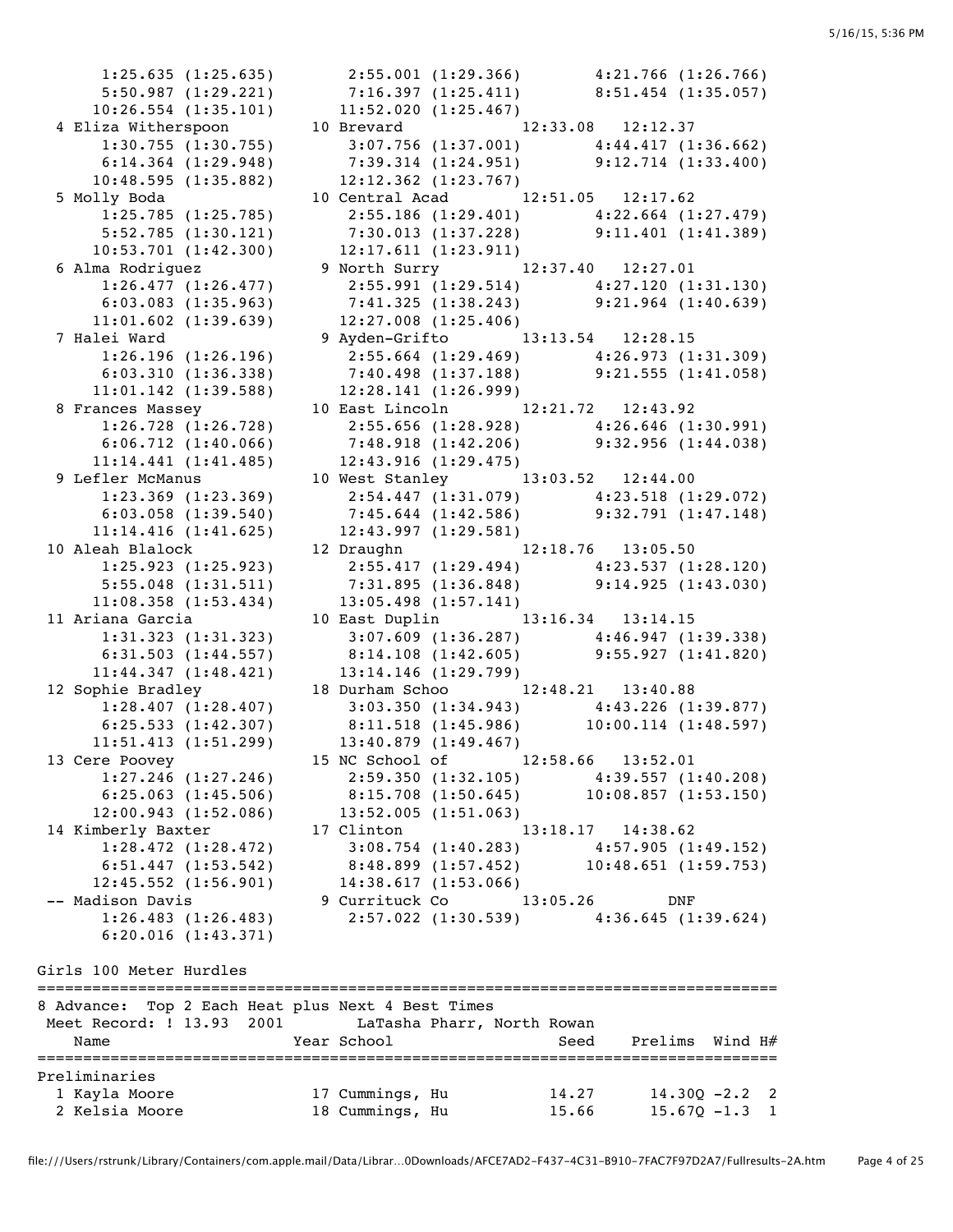| 3 Shannon Moses     | 16 Durham Schoo  | 16.06 | $15.520 -2.2$ 2  |          |  |
|---------------------|------------------|-------|------------------|----------|--|
| 4 Alexis Fonville   | 11 Lincolnton    | 16.36 | $16.320 - 1.3$ 1 |          |  |
| 5 Brianna White     | 10 North Rowan   | 15.90 | $16.39q -2.2$ 2  |          |  |
| 6 Joya Blackwell    | 10 Hertford Cou  | 16.65 | $16.52q -2.2$ 2  |          |  |
| 7 Lauren Cooper     | 11 Currituck Co  | 16.83 | $16.81q - 1.3$ 1 |          |  |
| 8 Deja Davis        | 16 Durham Schoo  | 16.87 | $16.85q - 1.3$ 1 |          |  |
| 9 Meliya Parker     | 9 North Rowan    | 16.91 | $16.99 - 2.2$ 2  |          |  |
| 10 Hevan Sparks     | 9 Lexington      | 16.80 | $17.29 -2.2$ 2   |          |  |
| 11 Gina Clayton     | 11 Hendersonvil  | 17.69 | $17.58 - 1.3 1$  |          |  |
| 12 Sharyah Anderson | 10 North Brunsw  | 16.62 | $17.64 - 1.3$ 1  |          |  |
| 13 Annelle Grealis  | 11 Stuart W. Cr  | 18.06 | $18.42 -2.2$ 2   |          |  |
| 14 Taya Jones       | 12 Northside (2) | 17.64 | 18.43            | $-1.3$ 1 |  |
| -- Kase Whitley     | 11 Maiden High   | 17.45 | DNF              | $-2.2$ 2 |  |

#### Girls 100 Meter Hurdles

### ==============================================================================

| Meet Record: ! 13.93 2001<br>Name | LaTasha Pharr, North Rowan<br>Year School | Prelims | Finals        | Wind   |
|-----------------------------------|-------------------------------------------|---------|---------------|--------|
| Finals                            |                                           |         |               |        |
| 1 Kayla Moore                     | 17 Cummings, Hu                           | 14.30   | $14.38 - 1.5$ |        |
| 2 Shannon Moses                   | 16 Durham Schoo                           | 15.52   | $15.55 - 1.5$ |        |
| 3 Kelsia Moore                    | 18 Cummings, Hu                           | 15.67   | $15.68 - 1.5$ |        |
| 4 Brianna White                   | 10 North Rowan                            | 16.39   | $15.80 - 1.5$ |        |
| 5 Joya Blackwell                  | 10 Hertford Cou                           | 16.52   | 16.31         | $-1.5$ |
| 6 Alexis Fonville                 | 11 Lincolnton                             | 16.32   | 16.57         | $-1.5$ |
| 7 Lauren Cooper                   | 11 Currituck Co                           | 16.81   | 16.88         | $-1.5$ |
| 8 Deja Davis                      | 16 Durham Schoo                           | 16.85   | 17.09         | $-1.5$ |

Girls 300 Meter Hurdles

============================================================================

| Meet Record: ! 43.69 | 2011 |                 | Nora McKiver, High Point Andrews |             |                |        |
|----------------------|------|-----------------|----------------------------------|-------------|----------------|--------|
| Name                 |      | Year School     | Seed                             | $Finals$ H# |                |        |
| 1 Kayla Moore        |      | 17 Cummings, Hu | 51.00                            | 46.07       |                |        |
| 2 Mya Jones          |      | 10 Newton-Conov | 48.62                            | 46.70       | $\mathfrak{D}$ |        |
| 3 Alexis Fonville    |      | 11 Lincolnton   | 49.56                            | 47.24       | 2              |        |
| 4 Kenyae Majors      |      | 17 Cummings, Hu | 50.25                            | 47.68       | 1              |        |
| 5 Brianna White      |      | 10 North Rowan  | 47.58                            | 47.75       | 2              |        |
| 6 Daria Nonnemaker   |      | 15 NC School of | 49.97                            | 47.93       |                |        |
| 7 Lauren Cooper      |      | 11 Currituck Co | 48.70                            | 48.20       | 2              |        |
| 8 Hevan Sparks       |      | 9 Lexington     | 49.67                            | 49.15       | 2              |        |
| 9 Danielle Brisson   |      | 11 Croatan      | 51.72                            | 49.89       |                |        |
| 10 Ny'ombi Harrison  |      | 16 Durham Schoo | 49.92                            | 50.13       | 2              |        |
| 11 Anna Harris       |      | 12 Forbush      | 50.02                            | 50.34       | $\mathbf{1}$   | 50.337 |
| 12 Caitlin Dock      |      | 11 Beddingfield | 49.27                            | 50.34       | $\mathcal{P}$  | 50.339 |
| 13 Kikki Klauman     |      | 9 Croatan       | 50.17                            | 51.06       |                |        |
| 14 Autumn Koehler    |      | 10 East Lincoln | 49.64                            | 53.63       | 2              |        |

Girls 4x100 Meter Relay

#### ============================================================================

| Meet Record: ! 48.27 2013                 | High Point Andrews<br>Franklin, McKiver, Wilson, Simmons |    |
|-------------------------------------------|----------------------------------------------------------|----|
| School                                    | Finals<br>Seed                                           | H# |
| 1 Cummings, Hugh M.                       | 49.36<br>48.81                                           |    |
| 1) Maya Torain 15<br>3) Kenyae Majors 17  | 2) Kayla Moore 17<br>4) Kelsia Moore 18                  |    |
| 2 Holmes, John A<br>1) Chanel Copeland 10 | 51.77<br>50.13<br>2) Demonica Stanley 12                 |    |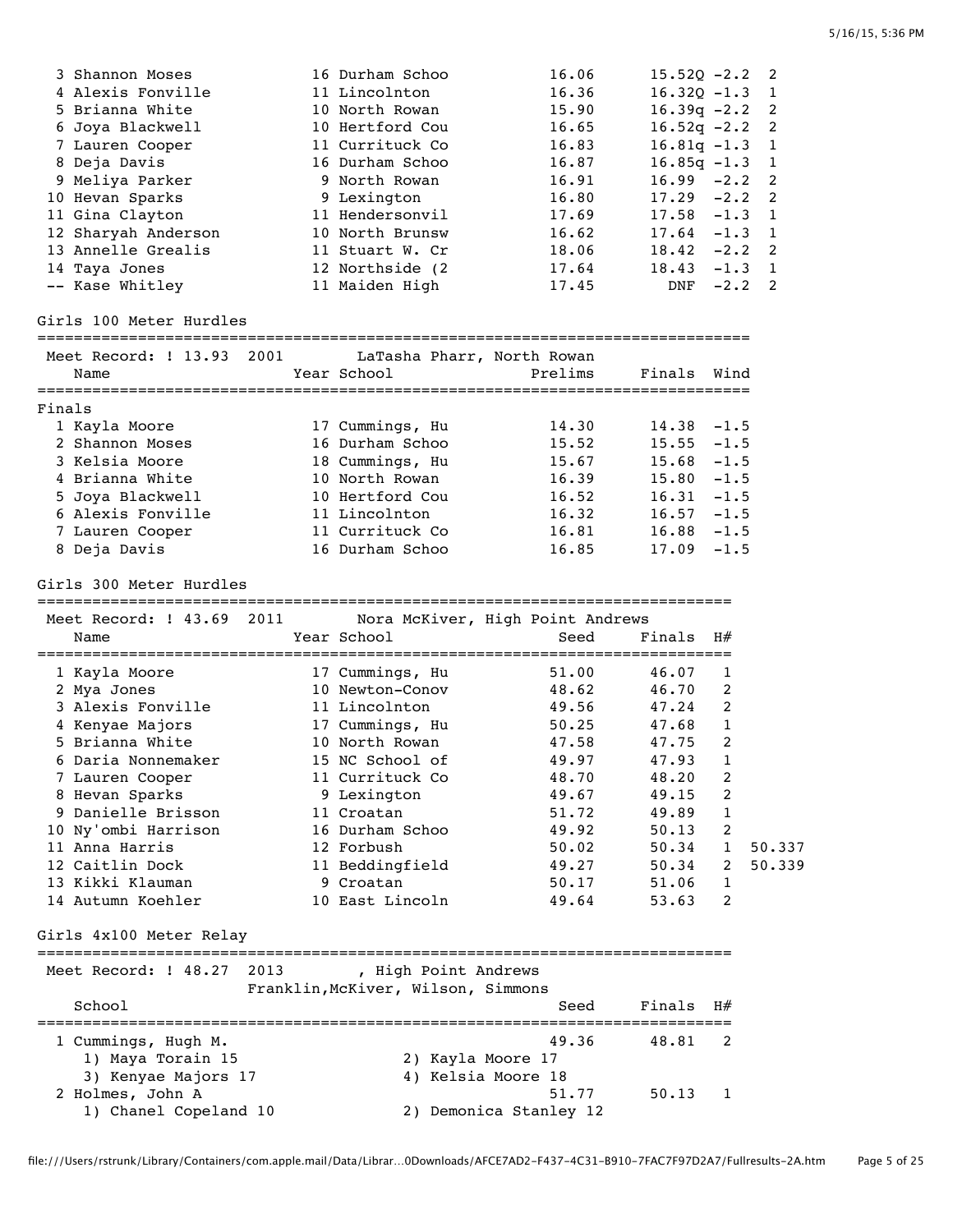3) Ja'Nyryah White 9 4) Alana Stevenson 9 51.11 3 Huss, Hunter 51.11 50.24 2 1) Alyssa Foster 11 2) Aaliyah Vereen 12 3) August Jones 11  $\hskip1cm \hskip1cm 4$ ) Latonya Watson 10 4 T.W. Andrews 50.58 50.58 2 1) Zacora McKnight 17 2) LaDeja Miller 3) Shabria Bethea 4) Mikel Franklin 16 5 Durham School of the Arts 51.36 50.74 2 1) Akera Toomer 2) Destini Kollock 3) Asata Imani 17 1988 - 2010 Martin Aussell and Autumn Russell 6 Goldsboro 52.15 51.24 1 1) Shquaila Thompson 9 2) Nekooshia Kornegay 12 3) Tyona Moses 11 4) Kimberley Martin 11 7 Monroe 51.07 51.38 2 1) Dazia McLendon 11 2) Sophia Gainey 10 3) Tyriona Houston 11 4) Zasha Barrett 12 8 Thomasville 51.82 51.44 1 1) Niara Jefferies 12 2) Diamond Colson 9 3) Ebonee Broadee 11 4) Kameron Skeen 10 9 Mount Pleasant 51.68 51.51 2 1) Anna Fowler 12 2) Ashley Caldwell 10 3) Haley Harrison 9 4) Haley Anne Parish 12 10 Maiden High 52.78 51.87 1 1) Kase Whitley 11 2) Tamisha Streeter 11 3) Santazja Huff 11  $\qquad \qquad \qquad$  4) Amity Ikard 12 11 Lexington 51.76 52.07 1 1) Keava Carlton 10 2) Nadiyah Ausborne 9 3) Kahari Sanders 11 4) Nautica Friday 12 12 Shelby 52.33 52.36 1 1) Alajha Medley 9 2) Kailyn Withrow 9 3) Keniah Brown-Smith 8 4) Tshimnga Odoms 11 13 Newton-Conover 52.46 52.61 1 1) Brittany Ramseur 12 2) Paiton Fair 12 3) Ashlyn Robinson 11  $\hskip10mm$  4) Mya Jones 10 14 St. Pauls 2014 12 St. Pauls 2014 12 St. Pauls 2014 12 St. Pauls 2014 12 1) Teneese Caldwell 2) Tamia Morgan 3) Timira Glover 15 (4) Tia Glover 15 15 North Pitt **15 North Pitt** 52.67 53.52 1 1) Keiasia Clemons 10 2) Brianna Smith 10 3) Destinee' Gardner 12 4) Mydasha Pettaway 11 -- Pasquotank County 51.74 DQ 2 Exch before zone 1) Janaya Lynn 11 2) Amaya Simpson 9 3) Miranda Hicks 11 4) Aundrea Morgan 10 Girls 4x200 Meter Relay ============================================================================ Meet Record: ! 1:42.33 2006 , Burlington Cummings Walker, Mitchell,Wilkins, James School School School Seed Finals H# ============================================================================ 1 Kinston 1:46.93 1:44.88 2 1) Keaundrea Walters 9 2) Kalexis Mills 11 3) Diamonequia Fields 9 4) Lydia Rivers 12 2 St. Pauls 1:47.24 1:45.41 2 1) Timira Glover 15 2) Tamia Morgan 3) Teneese Caldwell 4) Tia Glover 15 3 Franklinton 1:49.03 1:46.89 2 1) Patricia Judkins 2) Lia Harris 3) Ashley Bumpers 4) Shaniece Jones-Thames 4 Durham School of the Arts 1:48.01 1:47.02 2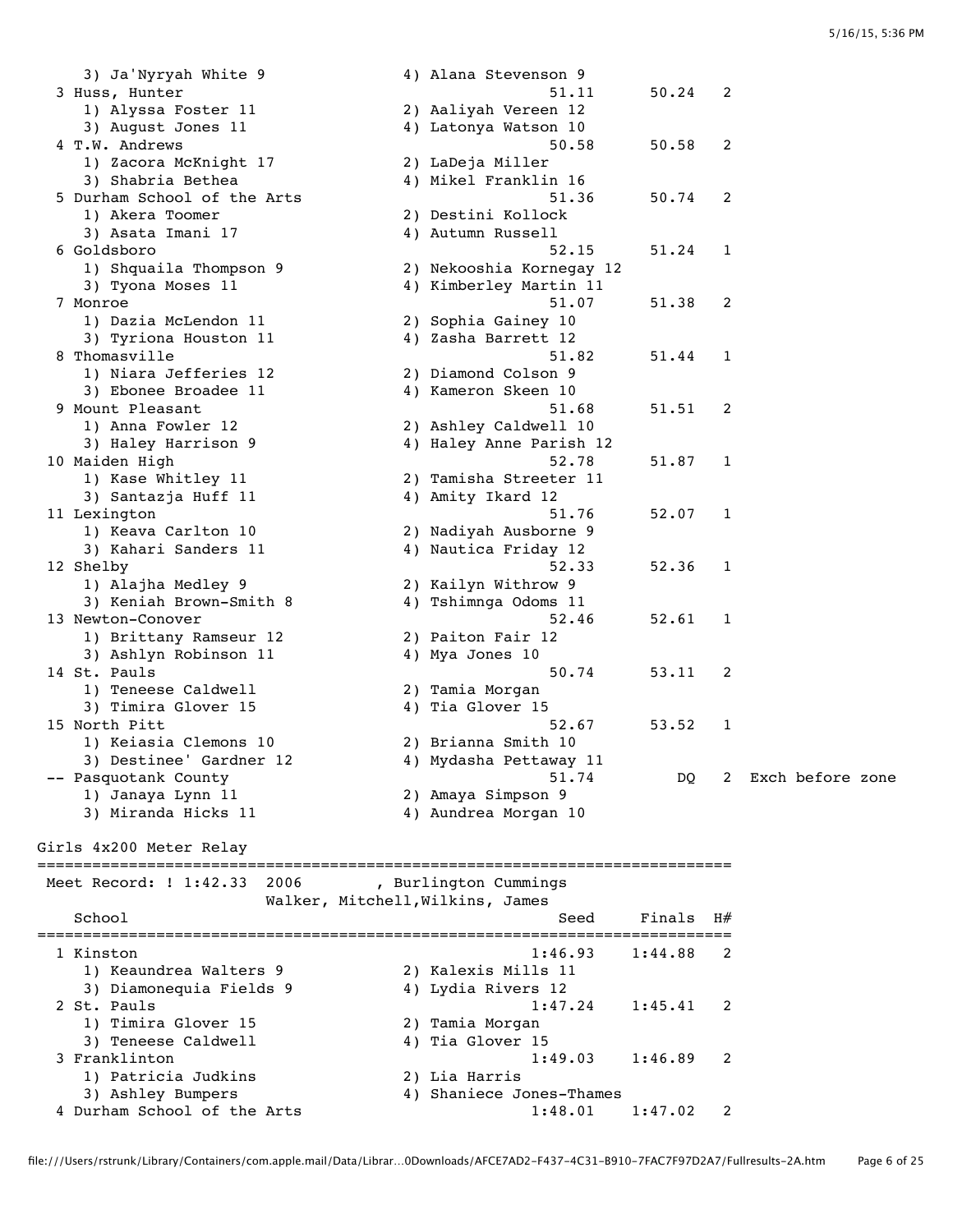1) Alani Rouse 18 2) Asata Imani 17 3) Autumn Russell 4) Simi Gbadegesin 17 5 Maiden High 1:49.27 1:48.05 2 1) Kase Whitley 11 2) Tamisha Streeter 11 3) Santazja Huff 11  $\hskip1cm$  4) Railey White 10 6 Newton-Conover 1:49.05 1:48.40 2 1:48.397<br>1) Brittany Ramseur 12 2) Paiton Fair 12 1) Brittany Ramseur 12 2) Paiton Fair 12 3) Ashlyn Robinson 11  $\hskip10mm$  4) Mya Jones 10 7 West Stokes 1:50.90 1:48.40 1 1:48.398 1) Chancey Gunnell 2) Andrea Stalor 9 3) Rebecca Fisher-Triangle 10 4) Allison Eskridge 8 Lexington 1:50.56 1:49.17 1 1) Angelica Rice 12 2) Nautica Friday 12 3) Keava Carlton 10  $\hskip1cm \hskip1cm 4$ ) Hevan Sparks 9 9 Northeastern 1:50.09 1:49.28 2<br>1) Jazmyn Bailey 9 2) Deja Johnson 12 1) Jazmyn Bailey 9 2) Deja Johnson 12 3) Brianna Proctor 9 4) Nyla Harris 10 10 Red Springs 1:50.31 1:49.31 2 1) Autavia McDougald 2) Zariah Pearson 3) Sha'nia Leach 4) Destinae Fairley 16 11 Northside (2a) 1:50.55 1:50.38 1 1) Courtney Mitchell 10 2) Sanyah Williams 11 3) Jakera Eaddy 11 4) Taya Jones 12 12 Shelby 1:50.47 1:50.88 1 1) Alajha Medley 9 2) Kailyn Withrow 9 3) Keniah Brown-Smith 8 4) Tshimnga Odoms 11 13 North Pitt 1:50.35 1:51.28 1 1) Ce'nedra Dillard 12 2) Brianna Smith 10 3) Destinee' Gardner 12 4) Mydasha Pettaway 11 14 Forest Hills 1:52.60 1:51.99 1 1) Vivica Blakeney 10 2) Zaniah Richardson 3) Xion Hepburn 4) Tariah Harrell 12 -- Huss, Hunter 1:51.36 DNF 1 1) Alyssa Foster 11 2) Endya Austin 9 3) August Jones 11 4) Latonya Watson 10 -- Monroe 2008 1:50.94 DQ 1 Zone violation 1) Dazia McLendon 11 2) Tyriona Houston 11 3) Sophia Gainey 10 12 4) Zasha Barrett 12 Girls 4x400 Meter Relay ============================================================================ Meet Record: ! 4:01.37 2005 , Eastern Alamance White, Thompson, Foust, Bartis School School School Seed Finals H# ============================================================================ 1 Newton-Conover 4:14.04 4:06.82 2 1) Brittany Ramseur 12 2) Madyson Fair 10 3) Mya Jones 10  $4$ ) Paiton Fair 12 2:06.229 (2:06.229) 3:05.998 (59.770) 4:06.818 (1:00.820) 2 Carrboro 4:11.88 4:07.29 2 1) Amy Carpenter 16 2) Emine Arcasoy 3) Helen Morken 15 4) Maysa Araba 15 2:05.489 (2:05.489) 3:08.501 (1:03.012) 4:07.286 (58.786) 3 North Rowan 4:16.10 4:10.55 2 1) Payton Russell 10 2) Brianna White 10 3) Nicole Phillips 9 4) Rochelle Bowman 9 2:02.881 (2:02.881) 3:06.157 (1:03.277) 4:10.550 (1:04.393) 4 Durham School of the Arts 4:16.93 4:11.09 2 1) Destiny Stevons 17 2) Destini Kollock 3) Alani Rouse 18 4) Simi Gbadegesin 17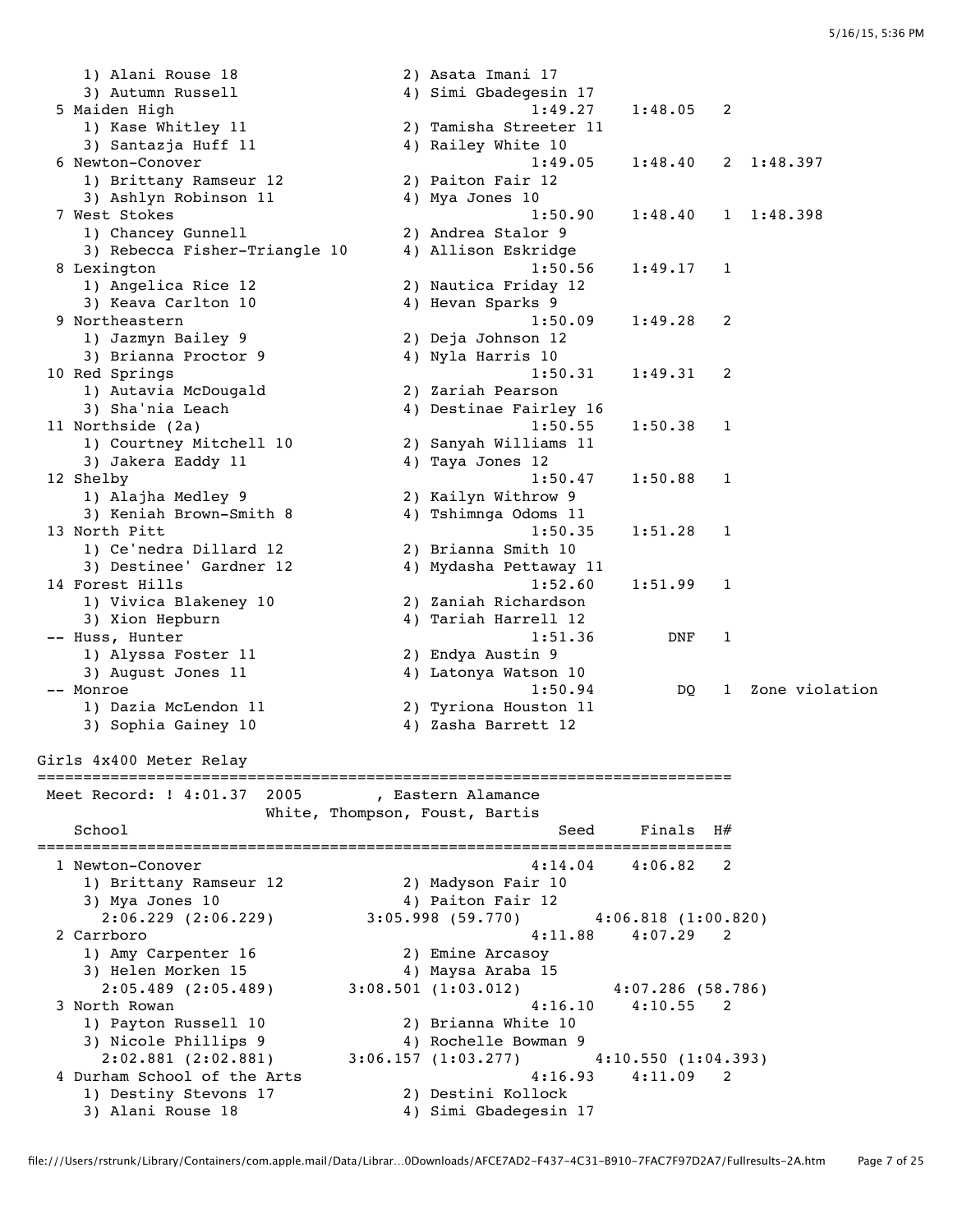2:07.661 (2:07.661) 3:11.758 (1:04.097) 4:11.088 (59.331) 5 Kinston 4:17.57 4:12.86 2 1) Danielle Heath 9 2) Keaundrea Walters 9 3) Starr Nwabuo 11 <a>>4) Lydia Rivers 12 2:09.770 (2:09.770) 3:14.759 (1:04.989) 4:12.858 (58.100) 6 North Wilkes 4:22.01 4:14.98 1 1) Allison Livengood 9 2) Victoria Young 9 3) Jennifer Rhodes 11 4) Lauryn Turner 10 2:09.940 (2:09.940) 3:14.201 (1:04.262) 4:14.979 (1:00.778) 7 Currituck County 4:21.23 4:15.11 1 1) Sarah Dover 9 2) Lauren Cooper 11 3) Madeline Duncan 10  $\hphantom{\ddots}$  4) Alex Deluca 11 2:09.895 (2:09.895) 3:12.577 (1:02.683) 4:15.110 (1:02.533) 8 East Lincoln 4:16.51 4:15.53 2 1) Kali Krehnbrink 10 2) Shelbee Knopf 12 3) Megan Rowles 11 4) Madison Rowles 11 2:10.556 (2:10.556) 3:12.790 (1:02.235) 4:15.523 (1:02.733) 9 Polk County 4:16.89 4:16.29 2 1) Marissa Longshore 10 2) Emma Wagoner 11 3) Savannah Robbins 11 4) India Godlock 10 2:09.079 (2:09.079) 3:15.226 (1:06.148) 4:16.282 (1:01.056) 10 Forbush 4:19.65 4:17.47 1 1) Madison Shore 9 2) Brittany Moose 12 3) Abbi Satter 11 4) Anna Harris 12 2:09.362 (2:09.362) 3:14.382 (1:05.020) 4:17.470 (1:03.088) 11 Beddingfield, E.T. 4:16.59 4:20.33 2 1) Janasia Jones 10 2) Jakeria Anderson 9 3) Caitlin Dock 11 4) Alexis Toney 12 2:11.115 (2:11.115) 3:16.392 (1:05.278) 4:20.321 (1:03.929) 12 Lake Norman Charter School 4:20.53 4:21.44 1 1) Libby Ernest 11 2) Loren Smith 9 3) Raven Seldon 10 4) Izzy Evely 9 2:10.736 (2:10.736) 3:16.831 (1:06.095) 4:21.436 (1:04.606) 13 Franklinton 4:29.36 4:24.61 1 1) Ashley Bumpers 2) Michaela Greene 3) Kayla Weatherell 4) Kaylaa' Holman 2:12.033 (2:12.033) 3:20.209 (1:08.176) 4:24.610 (1:04.402) 14 NC School of Science & Math 4:30.72 4:32.23 1 1) Celeste McFarlane 2) Risper Ochieng 3) Sarah Morrow 4) Daria Nonnemaker 15 2:15.375 (2:15.375) 3:27.562 (1:12.187) 4:32.222 (1:04.661) 15 Monroe 4:27.22 4:40.74 1 1) Sophia Gainey 10 2) Dazia McLendon 11 3) Precious Akers 9 4) Stephanie Williams 2:17.490 (2:17.490) 3:25.392 (1:07.903) 4:40.734 (1:15.342) Girls 4x800 Meter Relay ========================================================================= Meet Record: ! 9:39.46 2006 , Cardinal Gibbons O'Neill, Prasnikar, Holesh, Beichner School Seed Finals ========================================================================= 1 East Lincoln 10:08.16 9:45.16 1) Shelbee Knopf 12 2) Megan Rowles 11 3) Madison Rowles 11  $\hskip1cm \hskip1cm 4$ ) Frances Massey 10 2:30.229 (2:30.229) 4:53.019 (2:22.790) 7:20.461 (2:27.442) 9:45.152 (2:24.691) 2 Carrboro 10:22.32 9:52.18 1) Amy Carpenter 16 2) Natalie Richardson 16

3) Amanda Hickey 16 4) Helen Morken 15

file:///Users/rstrunk/Library/Containers/com.apple.mail/Data/Librar…0Downloads/AFCE7AD2-F437-4C31-B910-7FAC7F97D2A7/Fullresults-2A.htm Page 8 of 25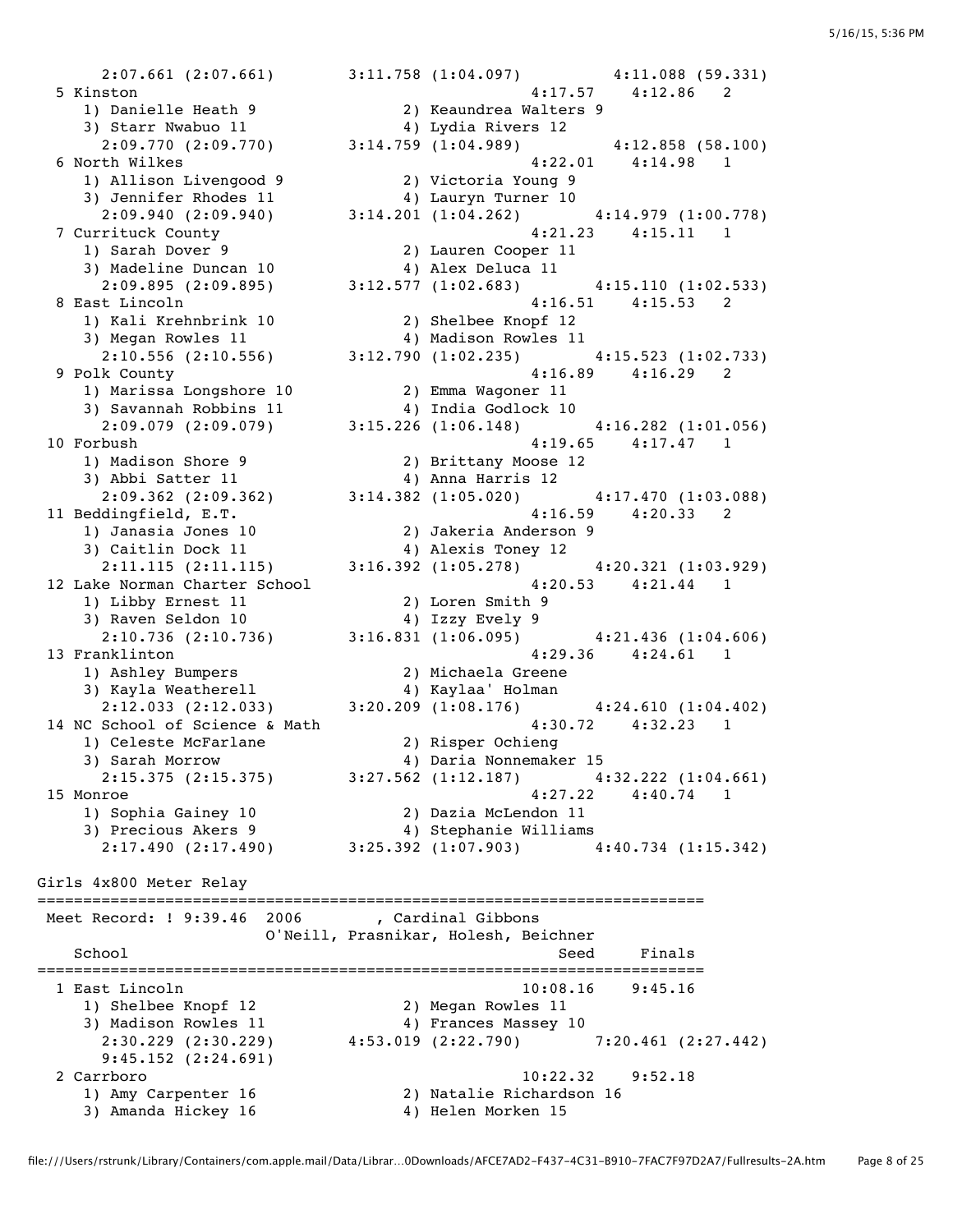9:52.172 (2:22.627) 3) Allison Swope 12 4) India Godlock 10 10:11.799 (2:27.067) 1) Raven Seldon 10 2) Mariah Howlett 9 3) Kirstie Moore 10 4) Izzy Evely 9 10:17.199 (2:33.054) 1) Casey Crisp 12 2) Macy Hamilton 9 3) Patience Hunt 11 (4) Laura Payne 11 10:25.365 (2:32.144) 3) Julianna Chalk 9 4) Sarah Dover 9 10:33.326 (2:36.578) 1) Kayla Weatherell 2) Michaela Greene 3) Tasia Lynch 1988 (4) Kelly Shulte 10:40.819 (2:40.425) 10:48.555 (2:41.678) 1) Andrea Jauch 9 2) Haley Brock 9 3) Taylor Koziarz 9 4) Anna Bristle 9 10:55.983 (2:40.943) 1) Hanna Turner 12 2) Addisen Rowles 9 3) Ashley Burleson 11 4) Lefler McManus 10 10:59.241 (2:35.849) 1) Summer Proveaux 11 2) Jaylyn Field 10 3) Kennedy Conner 9 19 10 4) Devon Smith 11 10:59.453 (2:37.985) 1) Sophie Bradley 18 2) Bailey Hutchins 3) Spencer Dalton 4) Karena Graves 11:05.053 (2:38.814) 1) Bethany Leanes 10 2) Ivy Wagner 3) Tara Anderson 12 4) Hailey Russel 9 11:08.104 (2:37.267) 1) Keylin Gamboa 2) Sabrina Powell

 2:33.885 (2:33.885) 5:05.864 (2:31.979) 7:29.546 (2:23.683) 3 Polk County 10:30.40 10:11.80 1) Emily Kocher 12 2) Savannah Robbins 11 2:32.240 (2:32.240) 5:09.204 (2:36.964) 7:44.732 (2:35.529) 4 Lake Norman Charter School 10:21.13 10:17.20 2:27.818 (2:27.818) 4:55.814 (2:27.996) 7:44.146 (2:48.332) 5 West Davidson 10:38.03 10:25.37 2:28.512 (2:28.512) 5:19.490 (2:50.978) 7:53.221 (2:33.732) 6 Currituck County 10:42.20 10:33.33 1) Rachel Derrickson 11 2) Hannah McClellan 11 2:38.705 (2:38.705) 5:18.163 (2:39.458) 7:56.749 (2:38.587) 7 Franklinton 10:51.49 10:40.82 2:30.765 (2:30.765) 5:13.203 (2:42.438) 8:00.395 (2:47.193) 8 Croatan 10:56.48 10:48.56 1) Lydia Best 10 2) Catherine Holloway 10 3) Macy Brinson 12 4) Marissa Yarbrough 11 2:32.699 (2:32.699) 5:21.277 (2:48.579) 8:06.877 (2:45.600) 9 Parkwood 10:59.56 10:55.99 2:41.352 (2:41.352) 5:27.230 (2:45.879) 8:15.040 (2:47.810) 10 West Stanley 10:56.85 10:59.25 2:37.863 (2:37.863) 5:40.355 (3:02.492) 8:23.393 (2:43.038) 11 Franklin 11:07.74 10:59.46 2:49.381 (2:49.381) 5:33.932 (2:44.552) 8:21.469 (2:47.537) 12 Durham School of the Arts 11:06.55 11:05.06 2:45.717 (2:45.717) 5:30.811 (2:45.094) 8:26.240 (2:55.429) 13 Dixon 11:08.38 11:08.11 2:42.465 (2:42.465) 5:39.283 (2:56.818) 8:30.837 (2:51.555) 14 Randleman 11:26.94 11:27.70 3) Angela Ruiz 1983 (2008) 4) Tania Saldeerna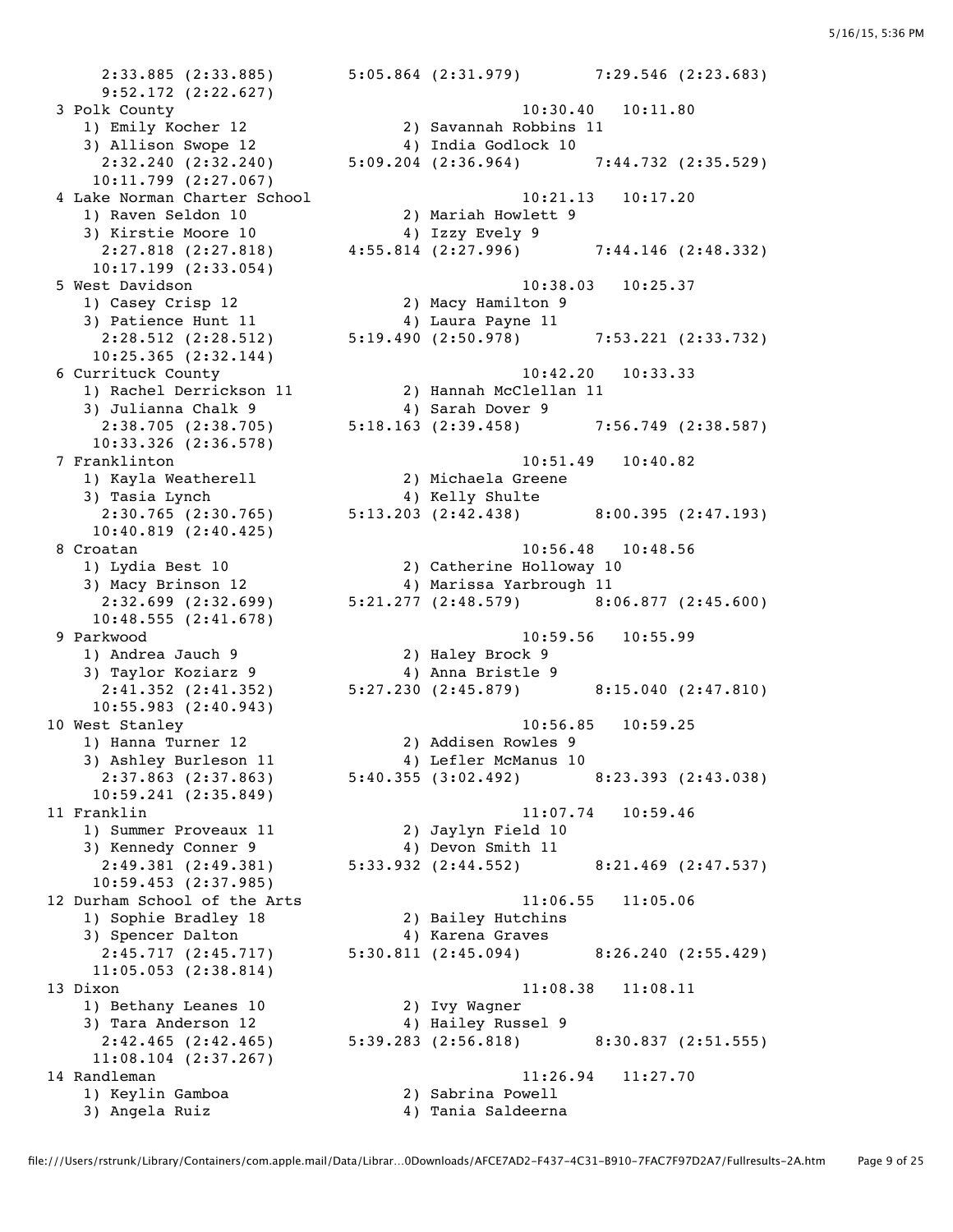2:44.906 (2:44.906) 5:41.925 (2:57.019) 8:39.628 (2:57.704) 11:27.696 (2:48.069) 15 Kinston 11:15.30 11:32.79 1) Destunee Berry 11 2) Starr Nwabuo 11 3) Briana Summers 10 (4) Destiny Hill 10 2:56.751 (2:56.751) 5:37.866 (2:41.116) 8:32.390 (2:54.524) 11:32.781 (3:00.391) -- Forbush 10:54.00 DQ Broke early 1) Caroline Owens 9 2) Sierra Winters 10 3) Sarah Hayden 10 4) Anna-Kathryn Kilby 9 2:38.098 (2:38.098) 5:31.972 (2:53.874) 8:11.849 (2:39.877) 10:48.230 (2:36.381) Girls High Jump ========================================================================= Meet Record: ! 5-07 2011 Cheyenne Miller, East Rutherford Name Year School Seed Finals ========================================================================= 1 Joya Blackwell 10 Hertford Cou 5-00.00 5-06.00 2 Vanessa Agrusa 12 Franklin 5-05.00 5-04.00 3 Mikel Franklin 16 T.W. Andrews 5-02.00 J5-04.00 4 Ashley Parker 12 Draughn 5-00.00 5-02.00 5 Sydney Combs 10 South Stokes 4-10.00 J5-02.00 6 Alexis Toney 12 Beddingfield 5-04.00 J5-02.00 7 Brianna White 10 North Rowan 5-00.00 5-00.00 7 Kayla Carson 9 First Flight 5-04.00 5-00.00 9 Aaliyah Vereen 12 Huss, Hunter 4-10.00 4-10.00 9 Elly Hicks 17 Wheatmore Hi 5-00.00 4-10.00 11 Holly McNamara 10 Mount Pleasa 4-10.00 J4-10.00 12 Danielle Heath 9 Kinston 5-00.00 J4-10.00 12 Paige Spell 12 Ashe County 4-08.00 J4-10.00 14 Alani Rouse 18 Durham Schoo 5-00.00 4-08.00 14 Michelle Settlemyre 16 Wheatmore Hi 5-00.00 4-08.00 14 Annelle Grealis 11 Stuart W. Cr 5-00.00 4-08.00 Girls Pole Vault ========================================================================= Meet Record: ! 11-02 2014 Danielle Brown, Franklin Name The Year School Seed Finals ========================================================================= 1 Josephine Johnson 12 Draughn 8-00.00 9-06.00 2 Taylor Singleton 12 Hendersonvil 8-06.00 9-00.00 2 Ce'nedra Dillard 12 North Pitt 8-06.00 9-00.00 4 Bonnie Smith 11 Brevard 7-00.00 8-06.00 5 Maley Wagner 16 Carrboro 8-06.00 J8-06.00 6 Emma Laughter 9 Hendersonvil 7-00.00 8-00.00 7 Lacey Triplett 9 Wilkes Centr 8-00.00 7-06.00 8 Alexis Lepak 10 Mount Pleasa 7-00.00 J7-06.00 9 Mary Beth Lewis 11 Mount Pleasa 7-06.00 7-00.00 10 Lauren Collins 11 South Stokes 7-06.00 J7-00.00 11 Abby Stancill 10 North Pitt 8-00.00 6-06.00 -- Madison Peele 11 Croatan 7-00.00 NH -- Nekeya Anthony 12 North Pitt 6-06.00 NH Girls Long Jump ============================================================================== Meet Record: ! 19-04 2000 Cora Johnson, East Carteret Name The Sear School Seed Finals Wind ============================================================================== 1 Kenyae Majors 17 Cummings, Hu 17-02.00 18-01.25 -2.3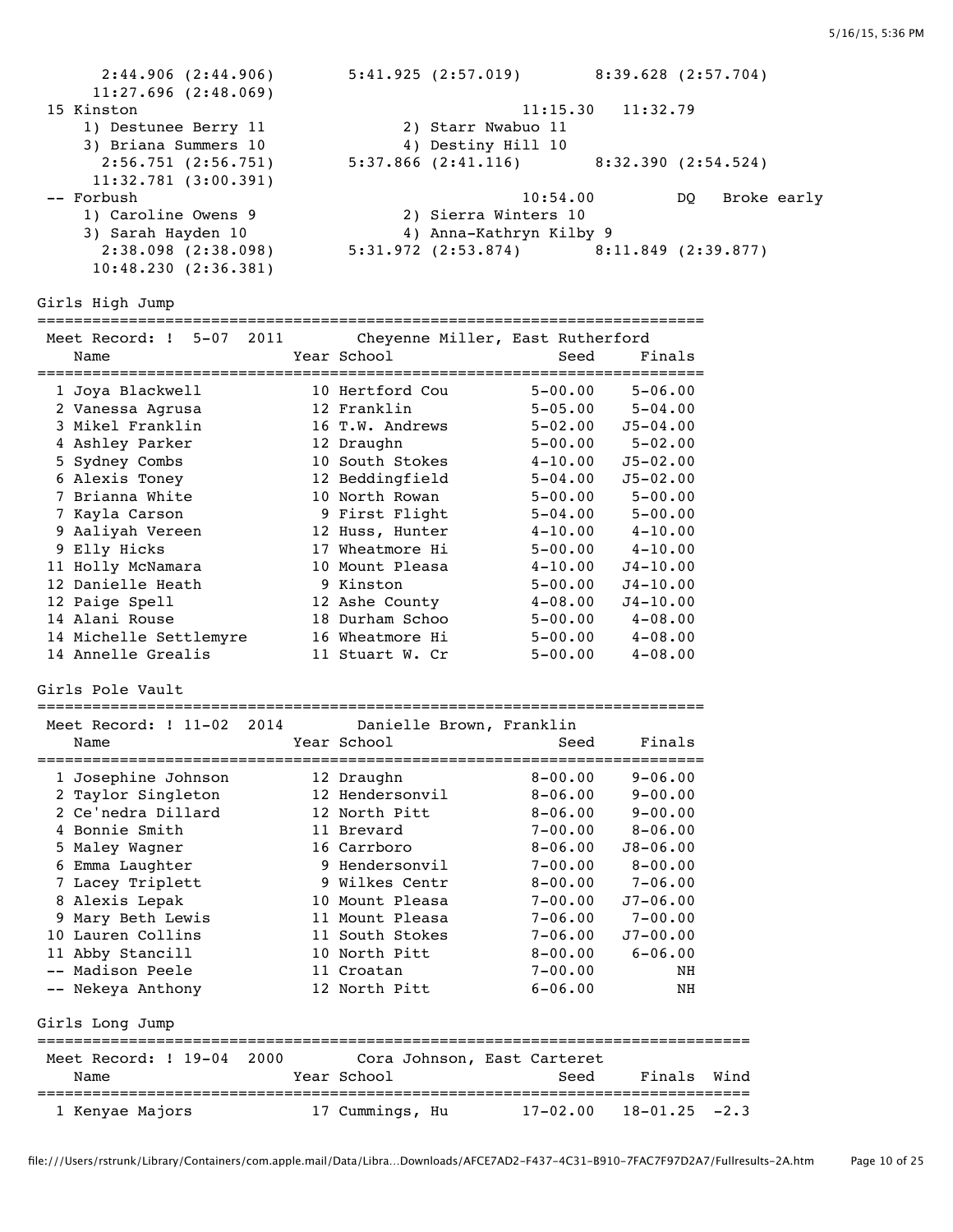| 2 Courtney Miles     | 12 Beddingfield | $17 - 06.00$ | $18 - 01.00$ | $+0.0$ |
|----------------------|-----------------|--------------|--------------|--------|
| 3 Tainasha Vines     | 15 Bunn         | $17 - 09.50$ | $18 - 00.75$ | $-2.1$ |
| 4 Kelsia Moore       | 18 Cummings, Hu | $17 - 04.50$ | $18 - 00.50$ | $+0.0$ |
| 5 Ashley Parker      | 12 Draughn      | $16 - 09.50$ | $17 - 03.75$ | $-1.6$ |
| 6 Tangela Williams   | 12 North Johnst | $16 - 06.25$ | $17 - 03.25$ | $-1.0$ |
| 7 Demonica Stanley   | 12 Holmes, John | $16 - 11.00$ | $17 - 00.50$ | 0.3    |
| 8 Kayla Moore        | 17 Cummings, Hu | $17 - 11.50$ | $16 - 11.50$ | $-1.2$ |
| 9 Haley Anne Parish  | 12 Mount Pleasa | $15 - 11.50$ | $16 - 09.00$ | $+0.0$ |
| 10 Zasha Barrett     | 12 Monroe       | $15 - 10.00$ | $16 - 03.25$ | $+0.0$ |
| 11 Shawnda Phillips  | 11 Stuart W. Cr | $16 - 08.00$ | $16 - 02.50$ | 0.5    |
| 12 Unique Hines      | 10 North Brunsw | $16 - 06.00$ | $16 - 01.25$ | 0.6    |
| 13 Olivia McGee      | 12 West Wilkes  | $16 - 01.00$ | $16 - 00.00$ | $-2.5$ |
| 14 Annelle Grealis   | 11 Stuart W. Cr | $16 - 02.50$ | $14 - 09.25$ | $-1.4$ |
| 15 Marissa Longshore | 10 Polk County  | $16 - 00.00$ | $14 - 05.00$ | $+0.0$ |

Girls Triple Jump

|                  | Meet Record: ! 40-09<br>Name          | 2000 | LaTasha Pharr, North Rowan<br>Year School | Seed                                         | Finals                       | Wind        |
|------------------|---------------------------------------|------|-------------------------------------------|----------------------------------------------|------------------------------|-------------|
|                  | 1 Tainasha Vines                      |      | 15 Bunn                                   | $38 - 09.00$                                 | $38 - 08.75$                 | 0.4         |
|                  | 2 Tangela Williams                    |      | 12 North Johnst                           | $38 - 03.00$                                 | $37 - 10.50$                 | 3.5         |
|                  | 3 Kenyae Majors                       |      | 17 Cummings, Hu                           | $36 - 07.75$                                 | 37-05.00                     | $2 \cdot 2$ |
|                  | 4 Kelsia Moore                        |      | 18 Cummings, Hu                           | $38 - 03.00$                                 | $37 - 02.25$                 | 1.5         |
|                  | 5 Courtney Miles                      |      | 12 Beddingfield                           | $37 - 04.50$                                 | $37 - 01.75$                 | 1.0         |
|                  | 6 Zacora McKnight                     |      | 17 T.W. Andrews                           | $34 - 10.75$                                 | $37 - 00.75$                 | $-1.0$      |
|                  | 7 Demonica Stanley                    |      | 12 Holmes, John                           | $33 - 10.50$                                 | $35 - 07.75$                 | 0.6         |
|                  | 8 Nekeya Anthony                      |      | 12 North Pitt                             | $33 - 04.00$                                 | $35 - 05.75$                 | 1.7         |
|                  | 9 Daydra Kincaid                      |      | 12 West Caldwel                           | $34 - 11.00$                                 | $35 - 04.50$                 | 2.4         |
|                  | 10 Brittany Moose                     |      | 12 Forbush                                | $32 - 08.00$                                 | $34 - 09.50$                 | 2.5         |
|                  | 11 Nautica Friday                     |      | 12 Lexington                              | $33 - 03.25$                                 | $33 - 11.00$                 | 0.7         |
|                  | 12 Candice Simmons                    |      | 12 R-S Central                            | $33 - 01.00$                                 | $33 - 08.75$                 | 0.4         |
|                  | 13 Shawnda Phillips                   |      | 11 Stuart W. Cr                           | $34 - 03.50$                                 | $33 - 02.50$                 | 0.5         |
|                  | 14 Olivia McGee                       |      | 12 West Wilkes                            | $34 - 00.00$                                 | $32 - 00.25$                 | 1.2         |
|                  | 15 Lauren West                        |      | 12 Mount Pleasa                           | $30 - 08.50$                                 | 30-04.00                     | 2.5         |
|                  | -- Ashley Parker                      |      | 12 Draughn                                | $33 - 03.00$                                 | ND                           | NWI         |
|                  | Girls Shot Put                        |      |                                           |                                              |                              |             |
| 1A -<br>2A<br>3A |                                       |      |                                           |                                              |                              |             |
| 4A               |                                       |      |                                           |                                              |                              |             |
|                  | Meet Record: ! 44-01.50<br>Name       | 2002 | Year School                               | Beverly Burnett, Burlington Cummings<br>Seed | Finals                       |             |
|                  |                                       |      |                                           |                                              |                              |             |
|                  | 1 Samantha Layko                      |      | 12 Croatan                                | $38 - 09.00$                                 | $39 - 06.50$                 |             |
|                  | 2 Amy Yarborough                      |      | 11 Hendersonvil                           | $36 - 03.50$                                 | $37 - 07.50$                 |             |
|                  | 3 LesLeigh Tabor                      |      | 10 Franklin                               | $35 - 06.00$                                 | $37 - 07.00$                 |             |
|                  | 4 Keona Finklea<br>5 Chevalier Blaire |      | 15 St. Pauls<br>10 North Rowan            | $37 - 03.00$                                 | $37 - 05.00$                 |             |
|                  |                                       |      | 10 West Wilkes                            | $35 - 10.00$<br>$32 - 06.00$                 | $36 - 01.50$<br>$35 - 11.50$ |             |
|                  | 6 Emily Visnic<br>7 Zenora Saelua     |      | 12 Dixon                                  | $36 - 01.25$                                 | $35 - 05.00$                 |             |
|                  | 8 Veranda Webb                        |      | 11 Monroe                                 | $35 - 11.00$                                 | $35 - 04.50$                 |             |
|                  | 9 Charissa Moore                      |      | 12 Northside (2                           | $33 - 04.75$                                 | $34 - 01.50$                 |             |
|                  | 10 Monique Tuttle                     |      | 12 Thomasville                            | $35 - 02.75$                                 | $33 - 10.00$                 |             |
|                  | 11 Owai-Zia Pennix                    |      | 17 Jordan-Matth                           | $34 - 00.00$                                 | $33 - 07.00$                 |             |
|                  | 12 Caira McClain                      |      | 9 East Lincoln                            | $32 - 07.50$                                 | $33 - 05.00$                 |             |
|                  | 13 Jonisha McCoy                      |      | 10 East Duplin                            | $33 - 10.50$                                 | $33 - 02.00$                 |             |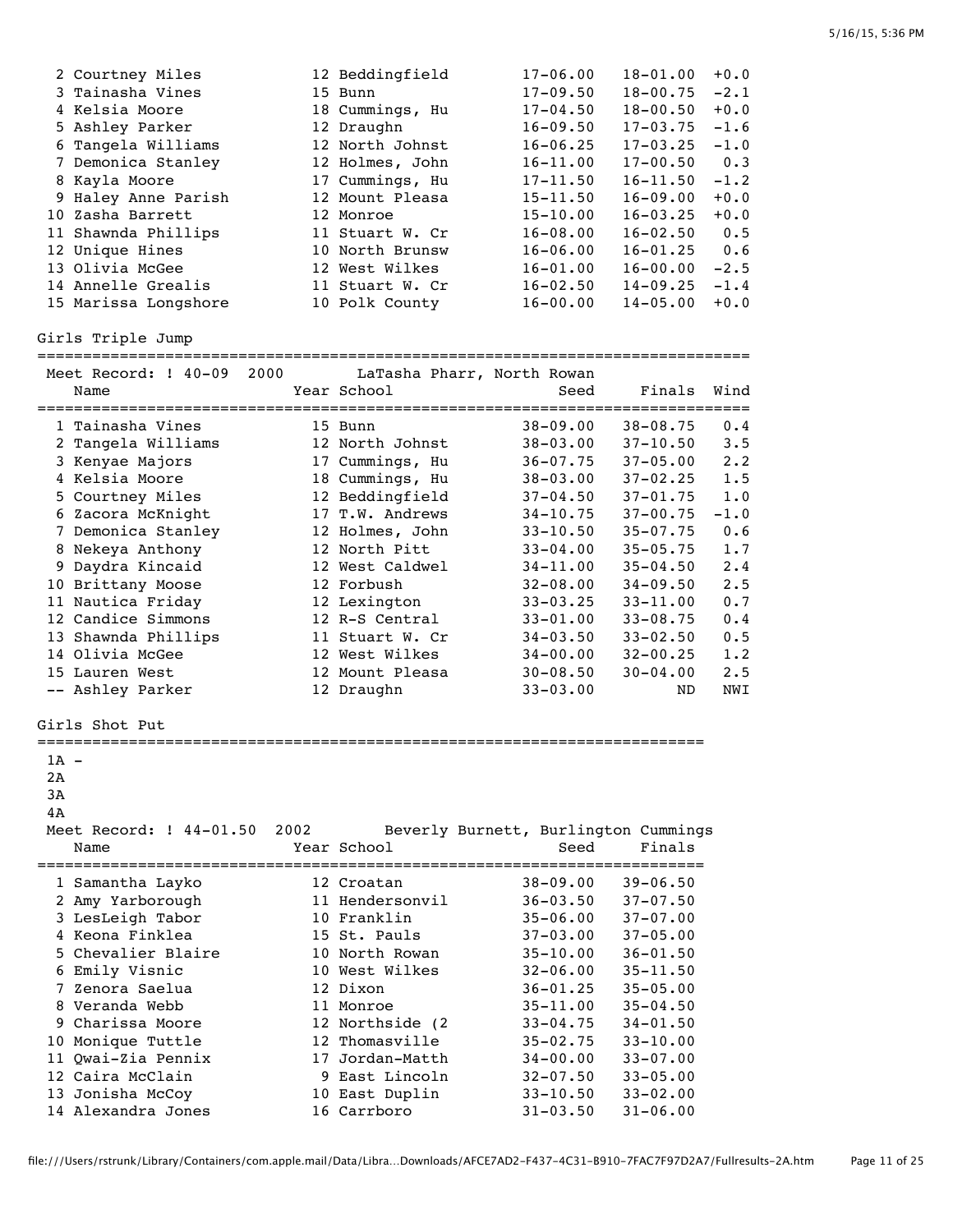| 15 Micheala Nelon | 10 Polk County | $31 - 11.50$ $31 - 04.50$ |  |
|-------------------|----------------|---------------------------|--|
| 16 Hanna Stephens | 17 St. Pauls   | $32 - 01.00$ $28 - 06.00$ |  |

Girls Discus Throw

========================================================================= Tremanisha Taylor, Southern Vance

| Name                                              |      | Year School      | Seed                         | Finals         |          |              |        |
|---------------------------------------------------|------|------------------|------------------------------|----------------|----------|--------------|--------|
|                                                   |      |                  | ===========<br>==========    | =======        |          |              |        |
| 1 Samantha Layko                                  |      | 12 Croatan       | $134 - 09$                   | $128 - 11$     |          |              |        |
| 2 Bria Roddy                                      |      | 12 Monroe        | $107 - 08$                   | $112 - 00$     |          |              |        |
| 3 Kaitlyn Guins                                   |      | 10 Bunker Hill   | $103 - 03$                   | 108-10         |          |              |        |
| 4 Maya Stanley                                    |      | 9 Northside (2   | $106 - 07$                   | $107 - 09$     |          |              |        |
| 5 Alexandra Jones                                 |      | 16 Carrboro      | $104 - 03$                   | $106 - 11$     |          |              |        |
| 6 Daisha Bunn                                     |      | 12 Surry Centra  | $102 - 08$                   | $105 - 02$     |          |              |        |
| 7 Kinya Abdulhamid                                |      | 11 Northside (2) | $110 - 02$                   | $104 - 07$     |          |              |        |
| 8 Zenora Saelua                                   |      | 12 Dixon         | $108 - 07$                   | $103 - 11$     |          |              |        |
| 9 Veranda Webb                                    |      | 11 Monroe        | $102 - 01$                   | $101 - 09$     |          |              |        |
| 10 Mattie Hough                                   |      | 11 Stuart W. Cr  | 98-01                        | $100 - 04$     |          |              |        |
| 11 Amy Yarborough                                 |      | 11 Hendersonvil  | $106 - 08$                   | $99 - 11$      |          |              |        |
| 12 Anaia Brewster                                 |      | 16 Durham Schoo  | $102 - 08$                   | $99 - 05$      |          |              |        |
| 13 LesLeigh Tabor                                 |      | 10 Franklin      | $97 - 02$                    | $97 - 11$      |          |              |        |
| 14 Marissa Hood                                   |      | 12 Parkwood      | $96 - 09$                    | $91 - 08$      |          |              |        |
| 15 Keona Finklea                                  |      | 15 St. Pauls     | $103 - 08$                   | $84 - 06$      |          |              |        |
| 16 Kaylaa' Holman                                 |      | Franklinton      | $102 - 01$                   | $83 - 06$      |          |              |        |
|                                                   |      |                  |                              |                |          |              |        |
| Boys 100 Meter Dash                               |      |                  |                              |                |          |              |        |
| 8 Advance: Top 2 Each Heat plus Next 4 Best Times |      |                  |                              |                |          |              |        |
| Meet Record: ! 10.47                              | 2011 |                  | Kedrick Davis, Berry Academy |                |          |              |        |
| Name                                              |      | Year School      | Seed                         | Prelims        | Wind H#  |              |        |
|                                                   |      |                  |                              |                |          |              |        |
| Preliminaries                                     |      |                  |                              |                |          |              |        |
| 1 Brian Sessoms                                   |      | 12 Carver        | 10.65                        | $11.01Q - 1.8$ |          | 2            | 11.001 |
| 2 Ashton Avery                                    |      | Bunn             | 10.78                        | $11.01Q - 1.2$ |          | $\mathbf{1}$ | 11.002 |
| 3 Trey'l Beasley                                  |      | 12 Holmes, John  | 10.86                        | $11.11Q - 1.8$ |          | 2            |        |
| 4 Devon Pleasants                                 |      | 12 Carver        | 11.24                        | $11.33Q - 1.2$ |          | 1            |        |
| 5 Malik Tarbell                                   |      | 15 Franklinton   | 10.98                        | $11.25q - 1.8$ |          | 2            |        |
| 6 Bruce Squires                                   |      | 10 Chase         | 11.44                        | $11.30q - 1.8$ |          | 2            |        |
| 7 T J Jones                                       |      | Bunn             | 11.10                        | $11.36q - 1.2$ |          | 1            |        |
| 8 Aurelio Ottey                                   |      | 12 Southwest On  | 11.11                        | $11.38q - 1.8$ |          | 2            |        |
| 9 Antawn Johnson                                  |      | 17 Franklinton   | 11.08                        | $11.44 - 1.2$  |          | $\mathbf{1}$ | 11.433 |
| 10 Tyshawn Smith                                  |      | 11 Lincolnton    | 11.47                        | $11.44 - 1.2$  |          | $\mathbf{1}$ | 11.434 |
| 11 Jeremiah Fulford                               |      | 12 Currituck Co  | 11.25                        | 11.62          | $-1.8$   | 2            |        |
| 12 Daquan Spencer                                 |      | 12 Northeastern  | 11.21                        | 11.63          | $-1.2$   | $\mathbf{1}$ | 11.621 |
| 13 Andrew Bynum                                   |      | 11 Wilkes Centr  | 11.20                        | 11.63          | $-1.8$   | 2            | 11.624 |
| 14 Delvin Mitchell                                |      | 12 Shelby        | 11.65                        | $11.78 - 1.8$  |          | 2            |        |
| -- Juwan Crowder                                  |      | 12 Forest Hills  | 10.72                        | DNF            | $-1.2$ 1 |              |        |
|                                                   |      |                  |                              |                |          |              |        |
| Boys 100 Meter Dash                               |      |                  |                              |                |          |              |        |
| Meet Record: ! 10.47                              | 2011 |                  | Kedrick Davis, Berry Academy |                |          |              |        |
| Name                                              |      | Year School      | Prelims                      | Finals         | Wind     |              |        |
|                                                   |      |                  |                              |                |          |              |        |
| Finals                                            |      |                  |                              |                |          |              |        |
| 1 Trey'l Beasley                                  |      | 12 Holmes, John  | 11.11                        | 10.88          | $-2.8$   |              |        |
| 2 Ashton Avery                                    |      | Bunn             | 11.01                        | 10.96          | $-2.8$   |              |        |
| 3 Brian Sessoms                                   |      | 12 Carver        | 11.01                        | 10.97          | $-2.8$   |              |        |
| 4 Malik Tarbell                                   |      | 15 Franklinton   | 11.25                        | 11.21          | $-2.8$   |              |        |
| 5 Bruce Squires                                   |      | 10 Chase         | 11.30                        | 11.27          | $-2.8$   |              |        |
| 6 T J Jones                                       |      | Bunn             | 11.36                        | 11.35          | $-2.8$   |              |        |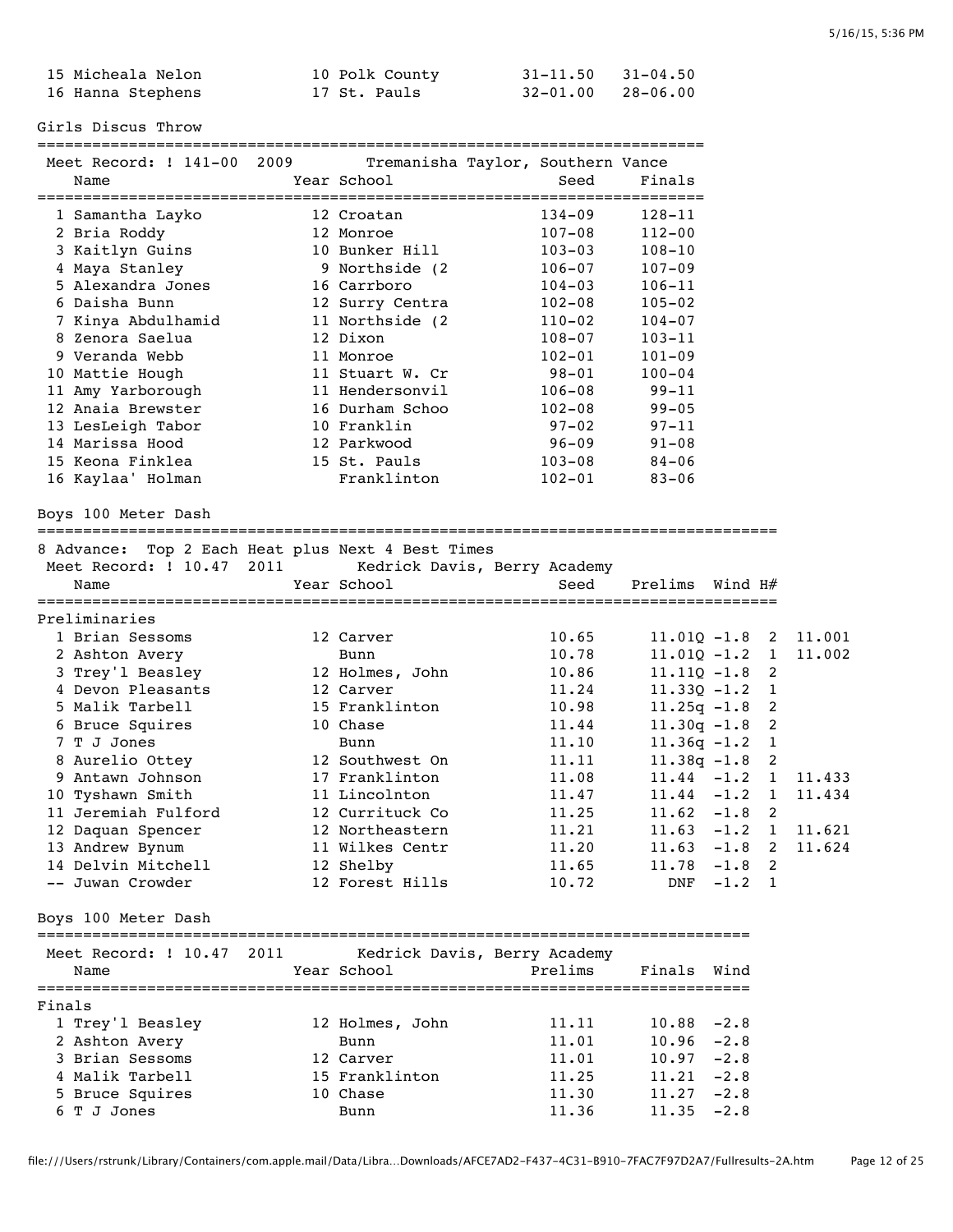|   | 7 Devon Pleasants<br>-- Aurelio Ottey     |      | 12 Carver<br>12 Southwest On       | 11.33<br>11.38     | 11.36<br>$_{\rm FS}$ | $-2.8$<br>$-2.8$ |              |
|---|-------------------------------------------|------|------------------------------------|--------------------|----------------------|------------------|--------------|
|   | Boys 100 Meter Dash Wheelchair Wheelchair |      |                                    |                    |                      |                  |              |
|   | Name                                      |      | Year School                        | Seed               | Finals               | Wind             |              |
|   | 1 Dylan Pinder                            |      | 10 North Johnst                    | 27.54              | $25.68 - 2.5$        |                  |              |
|   | 2 Bryce Floyd                             |      | 11 South Lenoir                    | 34.42              | $26.68 - 2.5$        |                  |              |
|   | 3 Kenny Korff                             |      | 10 North Brunsw                    | 42.06              | 39.63                | $-2.5$           |              |
|   | Boys 200 Meter Dash Wheelchair Wheelchair |      |                                    |                    |                      |                  |              |
|   | Name                                      |      | Year School                        | Seed               | Finals               | Wind             |              |
|   |                                           |      |                                    |                    |                      |                  |              |
|   | 1 Dylan Pinder                            |      | 10 North Johnst                    | 53.61              | 52.19                | $-1.5$           |              |
|   | 2 Bryce Floyd                             |      | 11 South Lenoir<br>10 North Brunsw | 1:12.76<br>1:16.65 | 59.29<br>1:07.99     | $-1.5$<br>$-1.5$ |              |
|   | 3 Kenny Korff                             |      |                                    |                    |                      |                  |              |
|   | Boys 200 Meter Dash                       |      |                                    |                    |                      |                  |              |
|   | Meet Record: ! 21.23                      | 2013 | James Drummond, Lexington          |                    |                      |                  |              |
|   | Name                                      |      | Year School                        | Seed               | Finals               | Wind H#          |              |
|   | 1 Brian Sessoms                           |      | 12 Carver                          | 21.85              | 21.73                | $-1.3$           | 2            |
|   | 2 Ashton Avery                            |      | Bunn                               | 22.31              | 21.93                | $-1.3$           | 2            |
|   | 3 Bruce Squires                           |      | 10 Chase                           | 22.76              | 22.22                | $-1.3$           | 2            |
|   | 4 Quashon Martin                          |      | 12 Bunker Hill                     | 22.33              | 22.34                | $-1.3$           | 2            |
|   | 5 Rondez Taylor                           |      | 15 Franklinton                     | 22.97              | 22.68                | $-1.7$           | 1            |
|   | 6 Diamonte Foreman                        |      | 12 North Pitt                      | 22.24              | 22.78                | $-1.3$           | 2            |
|   | 7 A.J. Patron                             |      | 16 Trinity High                    | 23.13              | 22.86                | $-1.7$           | $\mathbf{1}$ |
|   | 8 Andrew Bynum                            |      | 11 Wilkes Centr                    | 22.96              | 22.87                | $-1.7$           | 1            |
|   | 9 Aurelio Ottey                           |      | 12 Southwest On                    | 22.20              | 22.96                | $-1.3$           | 2            |
|   | 10 Bernie Briley                          |      | 9 Bunker Hill                      | 23.30              | 23.17                | $-1.7$           | $\mathbf{1}$ |
|   | 11 Jacob Blevins                          |      | 12 Ashe County                     | 23.29              | 23.43                | $-1.7$           | 1            |
|   | 12 Tyre Brown                             |      | 15 Reidsville                      | 23.10              | 23.62                | $-1.7$           | $\mathbf{1}$ |
|   | 13 Richard Blakeney                       |      | 12 Monroe                          | 23.09              | 23.75                | $-1.7$           | $\mathbf{1}$ |
|   | Boys 400 Meter Dash                       |      |                                    |                    |                      |                  |              |
|   |                                           |      |                                    |                    |                      |                  |              |
|   | Meet Record: ! 47.41                      | 1989 | Andre Steele, Salisbury            |                    |                      |                  |              |
|   | Name                                      |      | Year School<br>------------        | Seed               | Finals<br>=======    | H#               |              |
|   | 1 Aurelio Ottey                           |      | 12 Southwest On                    | 49.86              | 48.64                | 2                |              |
|   | 2 Tedric Shannon                          |      | 11 Northeastern                    | 50.70              | 49.28                | 2                |              |
|   | 3 Diamonte Foreman                        |      | 12 North Pitt                      | 50.47              | 49.49                | 2                |              |
|   | 4 Amari Devaughn                          |      | 15 T.W. Andrews                    | 50.42              | 49.78                | 2                |              |
|   | 5 Nathan Marks                            |      | 12 Croatan                         | 50.98              | 50.39                | 2                |              |
|   | 6 Samuel Krehnbrink                       |      | 12 East Lincoln                    | 51.21              | 50.52                | 2                |              |
|   | 7 Quay Threatt                            |      | 12 Central Acad                    | 51.19              | 50.67                | 2                |              |
|   | 8 Theodore Winans                         |      | 16 Carrboro                        | 51.65              | 50.87                | 1                |              |
| 9 | Desmen Robinson                           |      | 11 Monroe                          | 51.84              | 51.00                | 1                |              |
|   | 10 Jesse Ballew                           |      | 10 Central Acad                    | 51.54              | 51.82                | 2                |              |
|   | 11 Desean Little                          |      | 15 T.W. Andrews                    | 52.12              | 51.83                | 1                |              |
|   | 12 Hunter Church                          |      | 11 West Lincoln                    | 51.86              | 51.84                | 1                |              |
|   | 13 Matthew Mudd                           |      | 10 South Stokes                    | 53.20              | 52.03                | 1                |              |
|   | 14 Johnathon Adkins                       |      | 15 Trinity High                    | 52.19              | 52.57                | 1                |              |
|   | 15 Ahmad Foster                           |      | 11 Huss, Hunter                    | 52.22              | 55.17                | 1                |              |
|   | -- Matt Schenck                           |      | 12 East Lincoln                    | 52.60              | DNF                  | 1                |              |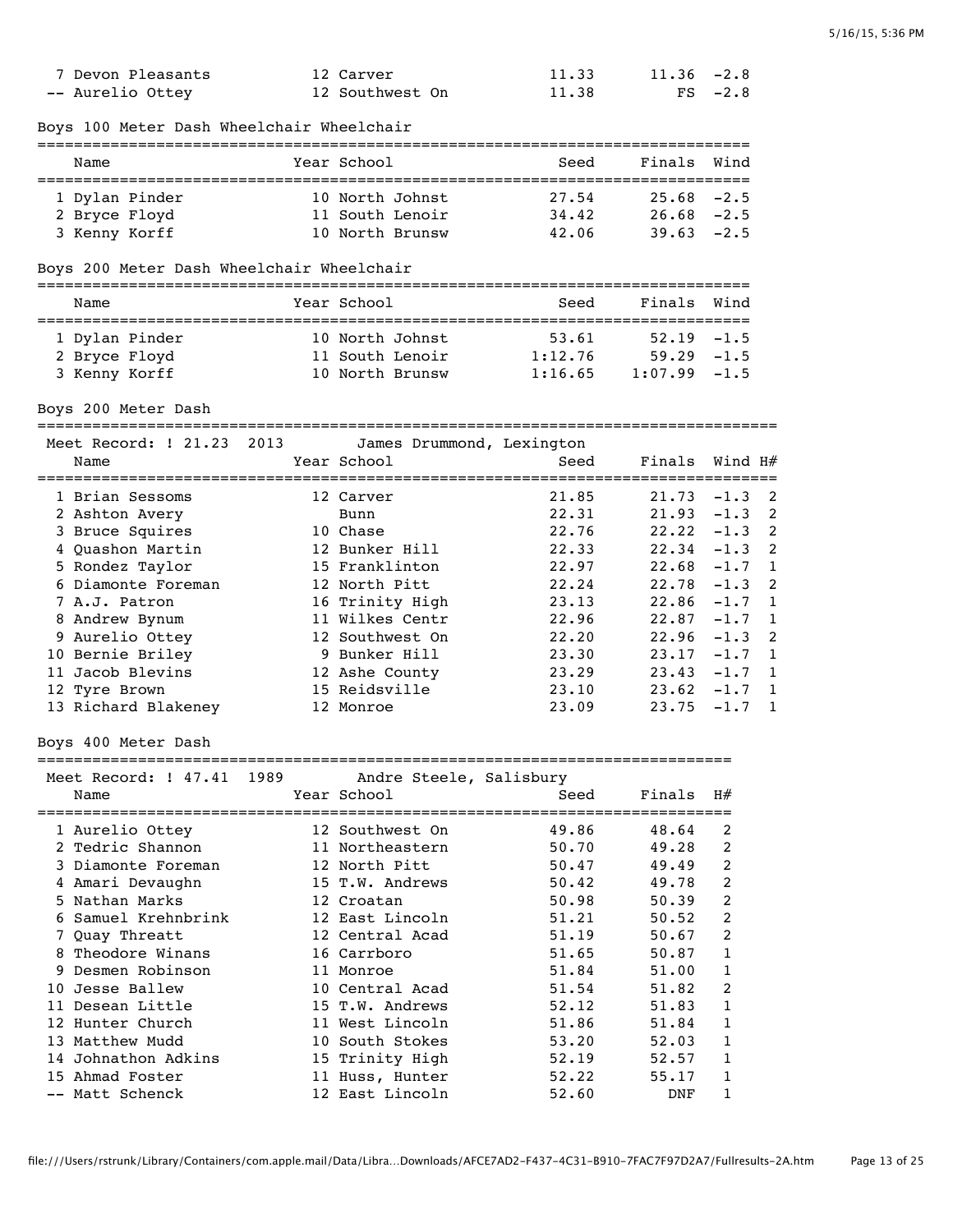| Name                                                                                                                                                                 | Year School                      | Seed Finals         |         |
|----------------------------------------------------------------------------------------------------------------------------------------------------------------------|----------------------------------|---------------------|---------|
| 1 Antoine Perry 10 Franklinton 2:36.40 2:14.14                                                                                                                       |                                  |                     |         |
| Boys 800 Meter Run                                                                                                                                                   |                                  |                     |         |
| Meet Record: ! 1:52.73 2006 Drew Tucker, West Stokes                                                                                                                 |                                  |                     |         |
| Year School<br>Name                                                                                                                                                  | Seed Finals                      |                     |         |
|                                                                                                                                                                      |                                  |                     |         |
| 1 Elijah Inuwa                                                                                                                                                       | 12 Central Acad 1:59.58 1:51.70! |                     |         |
| 53.425 (53.425) 1:51.694 (58.269)                                                                                                                                    |                                  |                     |         |
| 2 Caleb Albrecht<br>55.058 (55.058) 1:56.616 (1:01.558)<br>3 Rodney Epley 12 West Caldwel<br>58.200 (58.200) 1:58.763 (1:00.563)<br>4 Austin Underwood 12 North Pitt |                                  | $1:59.49$ $1:56.62$ |         |
|                                                                                                                                                                      |                                  |                     |         |
|                                                                                                                                                                      |                                  | $2:00.54$ 1:58.77   |         |
|                                                                                                                                                                      |                                  |                     |         |
|                                                                                                                                                                      |                                  | $2:01.73$ 1:58.88   |         |
| 59.037 (59.037) 1:58.878 (59.841)                                                                                                                                    |                                  |                     |         |
| 5 Jacob Wolfe Dans                                                                                                                                                   | 11 Polk County                   | $2:00.50$ 1:59.43   |         |
| 58.445 (58.445)                                                                                                                                                      | 1:59.425(1:00.981)               |                     |         |
| 6 Caleel Cobb                                                                                                                                                        | 11 Kinston                       | $2:00.94$ $2:00.62$ |         |
| 58.245 (58.245)                                                                                                                                                      | 2:00.618(1:02.373)               |                     |         |
| 7 Ritchel Cousar                                                                                                                                                     | 15 Midway High                   | 2:06.04             | 2:02.03 |
| 58.795 (58.795)                                                                                                                                                      | 2:02.030(1:03.236)               |                     |         |
| 8 Lawson Honeycutt                                                                                                                                                   | 11 Mount Pleasa                  | 2:02.45             | 2:02.10 |
| 58.411(58.411)                                                                                                                                                       | 2:02.099(1:03.688)               |                     |         |
| 9 Will Maneh                                                                                                                                                         | 17 T.W. Andrews                  | 2:09.82             | 2:04.13 |
| 58.697 (58.697)                                                                                                                                                      | 2:04.126(1:05.429)               |                     |         |
| 10 Jalen Drayton                                                                                                                                                     | 16 Durham Schoo                  | 2:06.79             | 2:04.18 |
| 58.821 (58.821)                                                                                                                                                      | 2:04.177(1:05.357)               |                     |         |
| 11 Josh Adkins                                                                                                                                                       | 11 West Stokes                   | 2:02.23             | 2:04.33 |
| 58.172 (58.172)                                                                                                                                                      | 2:04.325(1:06.153)               |                     |         |
| 12 Joshua Englebert                                                                                                                                                  | 12 West Wilkes                   | 2:04.18             | 2:04.84 |
| 59.794 (59.794)                                                                                                                                                      | 2:04.837(1:05.044)               |                     |         |
| 13 Enrique Guerra                                                                                                                                                    | 16 Carrboro                      | $2:09.15$ $2:05.16$ |         |
| 1:00.348(1:00.348)                                                                                                                                                   | $2:05.156$ (1:04.808)            |                     |         |
| 14 Josh Fulford                                                                                                                                                      | 12 Currituck Co 2:09.49 2:06.26  |                     |         |
| $1:00.362$ $(1:00.362)$                                                                                                                                              | 2:06.260(1:05.898)               |                     |         |
| 15 Jacob Morton                                                                                                                                                      | 11 Croatan                       | $2:09.25$ $2:08.17$ |         |
| 59.287 (59.287)                                                                                                                                                      | $2:08.162$ $(1:08.875)$          |                     |         |
| -- Sean Doyle                                                                                                                                                        | 11 Polk County                   | 1:59.56             | DNF     |
|                                                                                                                                                                      |                                  |                     |         |
| Boys 1600 Meter Run                                                                                                                                                  |                                  |                     |         |

| 1 Blanton Gillespie 12 Shelby 1:32.53 4:24.40                                                    |  |
|--------------------------------------------------------------------------------------------------|--|
| 1:05.680(1:05.680)<br>$2:11.955(1:06.275)$ $3:17.933(1:05.978)$<br>4:24.396(1:06.464)            |  |
| 2 Josh Weirich<br>10 Central Acad 4:40.50 4:27.58                                                |  |
| $1:05.888$ $(1:05.888)$<br>$2:12.153$ (1:06.265) 3:18.511 (1:06.359)<br>$4:27.571$ $(1:09.060)$  |  |
| 10 Brevard 4:35.91 4:30.80<br>3 Noah Graham                                                      |  |
| $2:12.413$ $(1:06.535)$ $3:21.257$ $(1:08.845)$<br>$1:05.878$ $(1:05.878)$<br>4:30.799(1:09.542) |  |
| 4 Dakota Mendenhall<br>9 Forbush    4:39.26    4:32.11                                           |  |
| $1:07.737$ (1:07.737)<br>$2:14.324$ (1:06.588) 3:25.364 (1:11.041)<br>$4:32.102$ $(1:06.738)$    |  |

file:///Users/rstrunk/Library/Containers/com.apple.mail/Data/Libra…Downloads/AFCE7AD2-F437-4C31-B910-7FAC7F97D2A7/Fullresults-2A.htm Page 14 of 25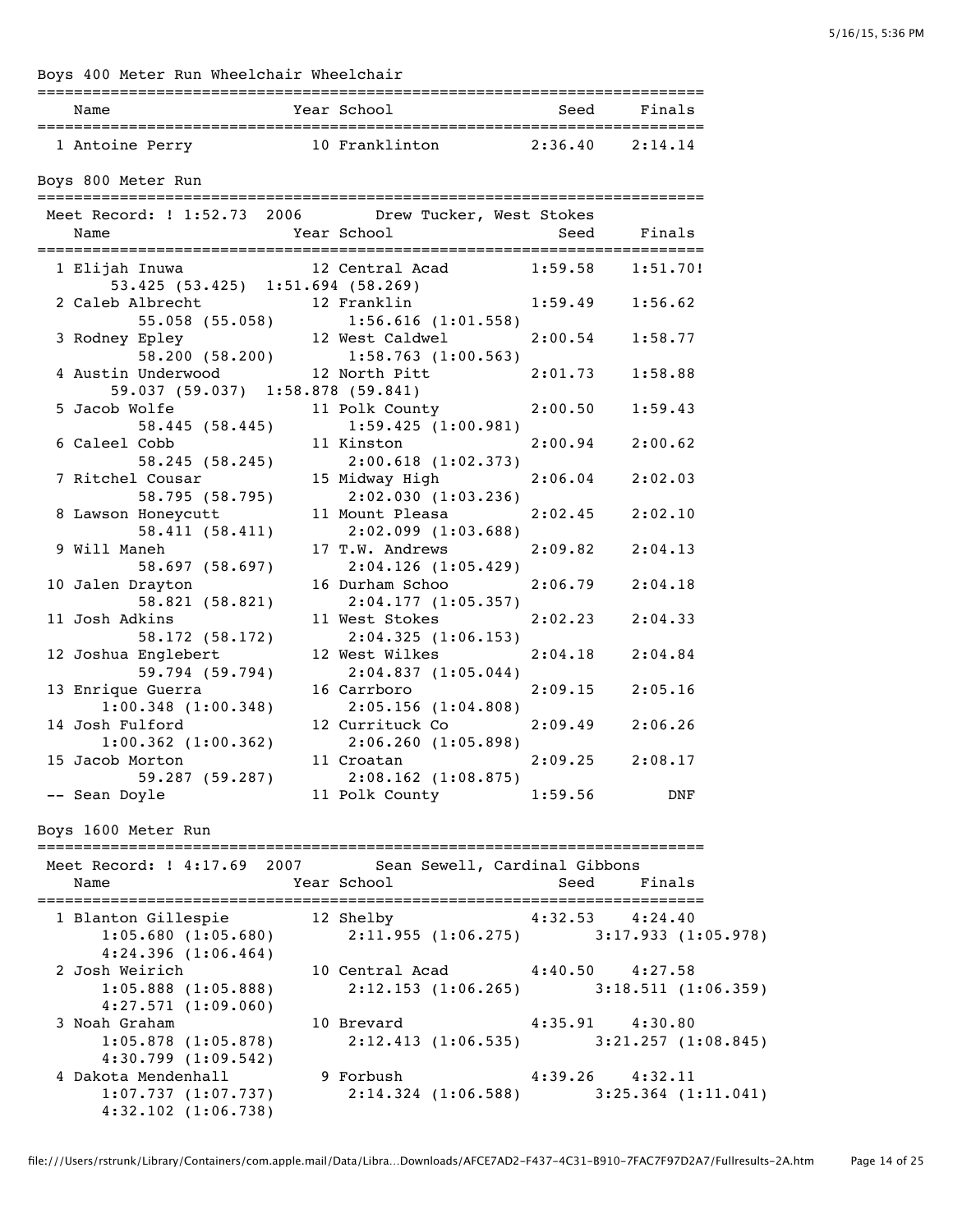5 Trevor Deaton 16 Randleman 4:38.11 4:33.20 1:08.244 (1:08.244) 2:16.160 (1:07.916) 3:25.957 (1:09.797) 4:33.192 (1:07.235) 6 Mason Zeagler 12 South Lenoir 4:39.22 4:36.82 1:08.635 (1:08.635) 2:18.383 (1:09.749) 3:29.139 (1:10.756) 4:36.815 (1:07.676) 7 Casper Duell 11 Dixon 4:42.84 4:39.08 1:09.485 (1:09.485) 2:18.897 (1:09.413) 3:31.212 (1:12.316) 4:39.077 (1:07.865) 8 Frank Kenny NC School of 4:42.54 4:39.46 1:09.764 (1:09.764) 2:20.624 (1:10.861) 3:30.325 (1:09.701) 4:39.455 (1:09.130) 9 Daniel Alvarez 10 Surry Centra 4:42.57 4:40.43 1:10.321 (1:10.321) 2:21.523 (1:11.202) 3:34.960 (1:13.437) 4:40.426 (1:05.467) 10 Enrique Guerra 16 Carrboro 4:37.94 4:47.20 1:08.714 (1:08.714) 2:18.660 (1:09.946) 3:32.172 (1:13.513) 4:47.197 (1:15.026) 11 Britt Lehman 16 Jordan-Matth 4:44.79 4:48.43 1:08.926 (1:08.926) 2:20.421 (1:11.495) 3:37.793 (1:17.373) 4:48.427 (1:10.635) 12 Sean Doyle 11 Polk County 4:37.98 4:48.44 1:09.175 (1:09.175) 2:20.043 (1:10.869) 3:34.565 (1:14.522) 4:48.439 (1:13.874) 13 Noah Allison 12 Madison 4:40.69 4:48.69 1:09.066 (1:09.066) 2:21.507 (1:12.441) 3:35.807 (1:14.301) 4:48.684 (1:12.877) 14 Devin Barnes 9 Croatan 4:51.43 4:52.87<br>1:10.974 (1:10.974) 2:20.194 (1:09.221) 3:37.087 (1 1:10.974 (1:10.974) 2:20.194 (1:09.221) 3:37.087 (1:16.893) 4:52.866 (1:15.779) 15 Lucas Bolding 11 Croatan 4:52.32 4:58.36 1:10.454 (1:10.454) 2:22.872 (1:12.418) 3:40.324 (1:17.453) 4:58.360 (1:18.037) -- Elijah Inuwa 12 Central Acad 4:39.16 DNF Boys 3200 Meter Run ========================================================================= Meet Record: ! 9:25.83 2007 Sean Sewell, Cardinal Gibbons Name Tear School Seed Finals ========================================================================= 1 Harrison Conner 12 Franklin 10:26.37 9:57.89 1:13.074 (1:13.074) 2:26.121 (1:13.047) 3:38.295 (1:12.175) 4:52.398 (1:14.103) 6:10.946 (1:18.549) 7:32.853 (1:21.907) 8:46.633 (1:13.781) 9:57.883 (1:11.250) 2 Thomas Little 16 Durham Schoo 10:11.35 10:01.88 1:11.673 (1:11.673) 2:25.402 (1:13.729) 3:40.328 (1:14.927) 4:57.613 (1:17.285) 6:16.022 (1:18.409) 7:35.619 (1:19.598) 8:53.491 (1:17.873) 10:01.876 (1:08.385) 3 Corbin Boyles 12 Maiden High 9:58.86 10:02.98 1:05.720 (1:05.720) 2:19.159 (1:13.440) 3:34.911 (1:15.753) 4:51.261 (1:16.350) 6:10.825 (1:19.564) 7:32.568 (1:21.744) 8:51.069 (1:18.501) 10:02.971 (1:11.902) 4 Trevor Deaton 16 Randleman 10:07.51 10:06.82 1:12.264 (1:12.264) 2:26.541 (1:14.277) 3:41.499 (1:14.959) 4:58.618 (1:17.119) 6:17.644 (1:19.026) 7:38.135 (1:20.491) 8:57.131 (1:18.996) 10:06.820 (1:09.690) 5 Mason Zeagler 12 South Lenoir 10:47.90 10:25.41 1:14.284 (1:14.284) 2:30.490 (1:16.207) 3:48.257 (1:17.768) 5:09.874 (1:21.617) 6:31.440 (1:21.566) 7:54.220 (1:22.781) 9:16.206 (1:21.986) 10:25.407 (1:09.201)

file:///Users/rstrunk/Library/Containers/com.apple.mail/Data/Libra…Downloads/AFCE7AD2-F437-4C31-B910-7FAC7F97D2A7/Fullresults-2A.htm Page 15 of 25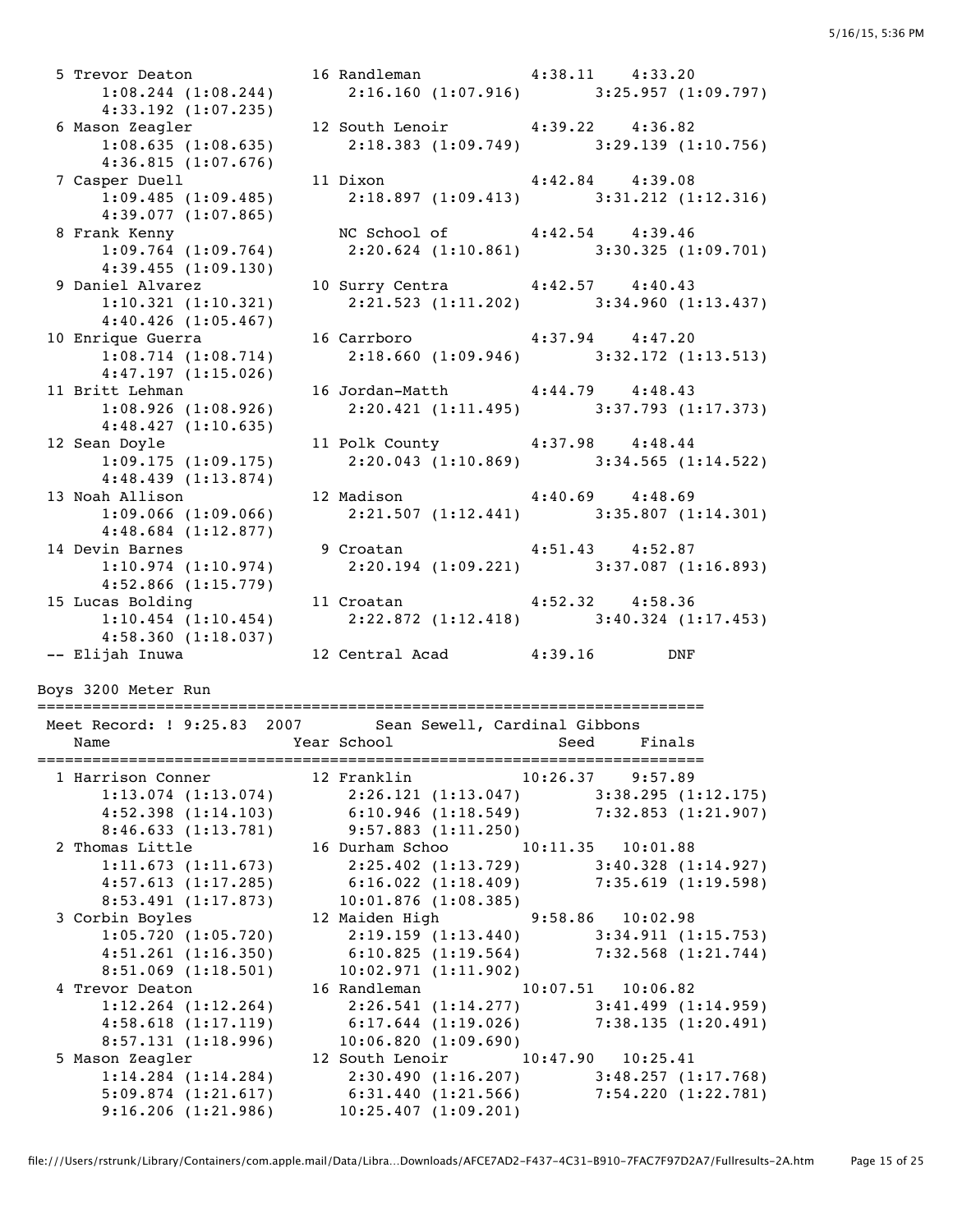6 Dylan Stickland Carrboro 10:33.82 10:25.88 9:15.517 (1:21.702) 10:25.871 (1:10.354) 7 Danny Mata 11 Surry Centra 10:37.65 10:30.44 9:19.269 (1:19.903) 10:30.439 (1:11.170) 8 Mitchell Brown 11 Polk County 10:29.97 10:32.14 9:14.069 (1:25.819) 10:32.137 (1:18.069) 9 Blanton Gillespie 12 Shelby 10:19.11 10:35.86 9:25.856 (1:23.306) 10:35.853 (1:09.997) 10 Andrew Tedder 11 Ashe County 10:36.30 10:36.90 9:24.578 (1:19.600) 10:36.892 (1:12.315) 9:23.821 (1:24.372) 10:40.990 (1:17.169) 12 Rylan Hincher 12 North Wilkes 10:47.94 10:46.71 9:24.710 (1:25.464) 10:46.701 (1:21.991) 13 Nikolas Silva 15 Durham Schoo 10:30.50 10:53.63 9:26.340 (1:28.609) 10:53.621 (1:27.282) 14 Brandon Foy 10 Southwest On 11:07.01 11:07.13 9:41.767 (1:27.232) 11:07.122 (1:25.356) 15 Sloan Fussell 11 East Duplin 10:56.07 11:13.04 9:47.954 (1:26.452) 11:13.031 (1:25.078) 16 Jonathan Wojcuich 10 East Duplin 11:01.54 12:28.23

 1:15.751 (1:15.751) 2:34.343 (1:18.593) 3:52.669 (1:18.326) 5:11.777 (1:19.108) 6:32.877 (1:21.101) 7:53.816 (1:20.939) 1:17.384 (1:17.384) 2:37.259 (1:19.876) 3:56.572 (1:19.313) 5:16.731 (1:20.160) 6:37.919 (1:21.189) 7:59.367 (1:21.449) 1:11.999 (1:11.999) 2:25.946 (1:13.947) 3:40.641 (1:14.696) 4:58.163 (1:17.523) 6:21.200 (1:23.037) 7:48.250 (1:27.050) 1:13.934 (1:13.934) 2:28.987 (1:15.053) 3:47.908 (1:18.921) 5:09.556 (1:21.649) 6:34.051 (1:24.496) 8:02.551 (1:28.500) 1:16.392 (1:16.392) 2:37.631 (1:21.239) 3:57.834 (1:20.204) 5:19.616 (1:21.782) 6:41.723 (1:22.107) 8:04.978 (1:23.256) 1:16.392 (1:16.392)<br>
5:19.616 (1:21.782)<br>
9:24.578 (1:19.600)<br>
11 Matthew Mayes<br>
11 North Surry<br>
10:38.73<br>
10:40.99 1:14.235 (1:14.235) 2:31.433 (1:17.198) 3:51.712 (1:20.280) 5:12.884 (1:21.172) 6:35.961 (1:23.077) 7:59.450 (1:23.490) 1:13.869 (1:13.869) 2:31.221 (1:17.353) 3:51.535 (1:20.314) 5:12.619 (1:21.085) 6:36.608 (1:23.990) 7:59.246 (1:22.638) 1:11.399 (1:11.399) 2:25.498 (1:14.099) 3:41.557 (1:16.059) 5:05.584 (1:24.027) 6:31.129 (1:25.546) 7:57.731 (1:26.603) 1:12.408 (1:12.408) 2:27.727 (1:15.319) 3:48.805 (1:21.079) 5:14.974 (1:26.169) 6:43.441 (1:28.468) 8:14.536 (1:31.095) 1:18.200 (1:18.200) 2:42.624 (1:24.424) 4:06.139 (1:23.516) 5:30.711 (1:24.572) 6:55.091 (1:24.381) 8:21.502 (1:26.412) 1:19.833 (1:19.833) 2:46.811 (1:26.978) 4:17.175 (1:30.365) 5:51.543 (1:34.368) 7:28.370 (1:36.827) 9:10.009 (1:41.640) 10:55.426 (1:45.417) 12:28.229 (1:32.804)

Boys 110 Meter Hurdles

| 8 Advance:<br>Meet Record: ! 13.97 2014<br>Name | Top 2 Each Heat plus Next 4 Best Times<br>Isaiah Moore, Burlington Cummings<br>Year School | Seed  | Prelims Wind H#  |  |
|-------------------------------------------------|--------------------------------------------------------------------------------------------|-------|------------------|--|
| Preliminaries                                   |                                                                                            |       |                  |  |
| 1 Jayhlen Washington                            | 10 North Brunsw                                                                            | 14.55 | $14.480 - 0.6$ 1 |  |
| 2 Elliott Graves                                | 16 Reidsville                                                                              | 14.55 | $14.730 - 1.2$ 2 |  |
| 3 Dylan Andrade                                 | 12 Forbush                                                                                 | 14.90 | $14.970 - 0.6$ 1 |  |
| 4 Devin Gullatte                                | 10 Shelby                                                                                  | 15.58 | $15.280 - 1.2$ 2 |  |
| 5 Keelan Goodwin                                | 11 South Stokes                                                                            | 15.07 | $15.32q - 1.2$ 2 |  |
| 6 Andre Williams                                | 11 Northside (2)                                                                           | 15.36 | $15.47q - 0.6$ 1 |  |
| 7 Demerio Houston                               | 12 Shelby                                                                                  | 16.43 | $15.64q - 0.6$ 1 |  |
| 8 Abdel Mouliom                                 | 15 Durham Schoo                                                                            | 15.49 | $15.71q - 1.2$ 2 |  |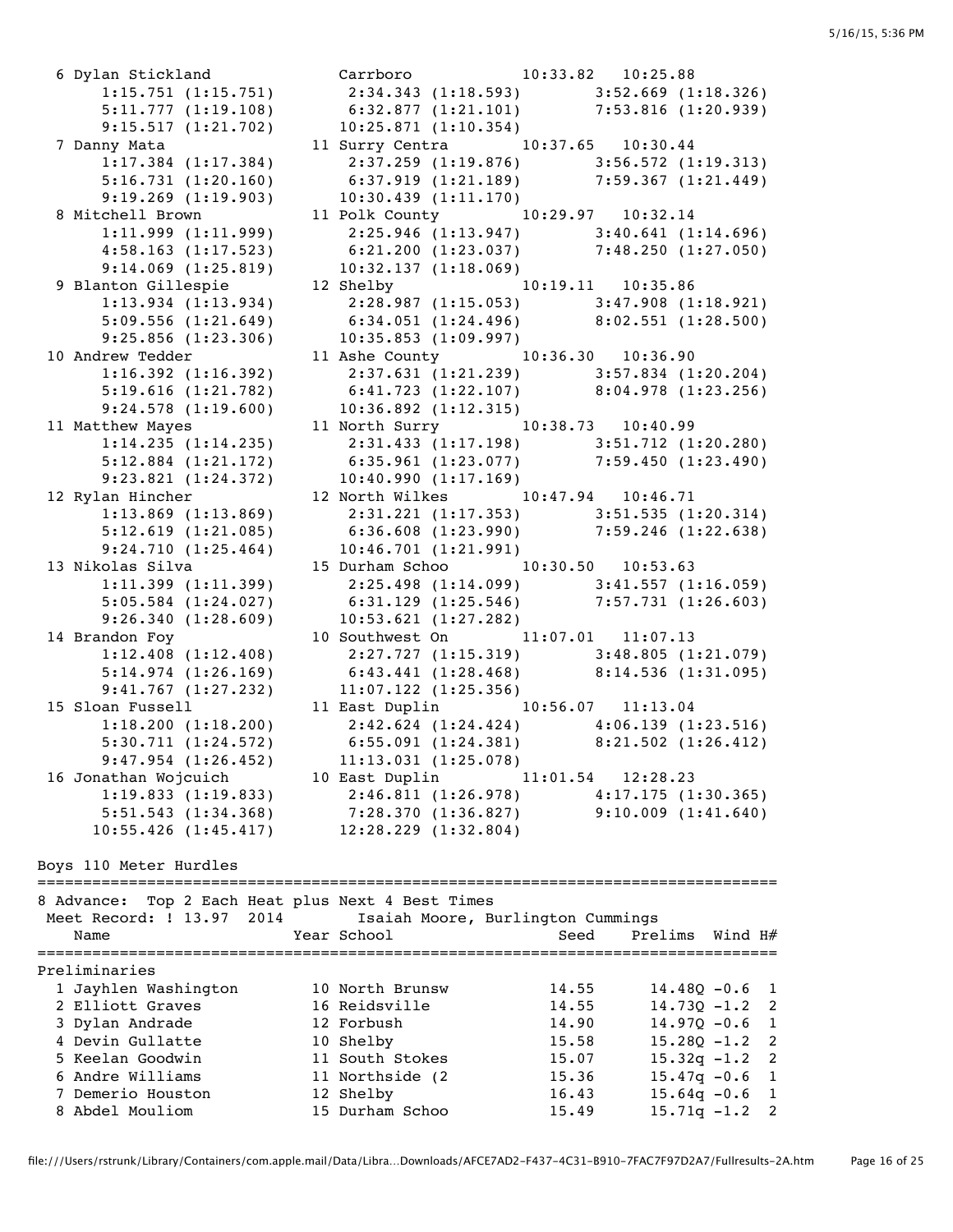| 9 Elijah Gaddy          | 10 Forest Hills | 15.84 | $15.77 - 1.2$ 2 |          |  |
|-------------------------|-----------------|-------|-----------------|----------|--|
| 10 Joshua Harper-Harris | 10 Kinston      | 15.71 | 15.87           | $-0.6$ 1 |  |
| 11 Jacob Blevins        | 12 Ashe County  | 15.25 | $15.88 - 0.6$ 1 |          |  |
| 12 Andrew Holloway      | 12 North Pitt   | 15.78 | $16.14 - 0.6$ 1 |          |  |
| 13 Connor Moore         | 10 Smoky Mounta | 16.87 | $16.20 -1.2$ 2  |          |  |
| 14 Dwight Campbell      | 15 East Bladen  | 16.05 | $17.97 - 1.2$ 2 |          |  |
| 15 Tay Walden           | 15 Eastern Rand | 16.57 | $18.22 - 0.6$ 1 |          |  |
| -- J'Len Wilson         | 12 Bunker Hill  | 14.93 | $FS -1.2 2$     |          |  |

Boys 110 Meter Hurdles

==============================================================================

|        | Meet Record: ! 13.97 | 2014 |                  | Isaiah Moore, Burlington Cummings |        |      |
|--------|----------------------|------|------------------|-----------------------------------|--------|------|
|        | Name                 |      | Year School      | Prelims                           | Finals | Wind |
|        |                      |      |                  |                                   |        |      |
| Finals |                      |      |                  |                                   |        |      |
|        | 1 Elliott Graves     |      | 16 Reidsville    | 14.73                             | 14.22  | 0.3  |
|        | 2 Jayhlen Washington |      | 10 North Brunsw  | 14.48                             | 14.80  | 0.3  |
|        | 3 Dylan Andrade      |      | 12 Forbush       | 14.97                             | 14.81  | 0.3  |
|        | 4 Keelan Goodwin     |      | 11 South Stokes  | 15.32                             | 15.03  | 0.3  |
|        | 5 Devin Gullatte     |      | 10 Shelby        | 15.28                             | 15.11  | 0.3  |
|        | 6 Andre Williams     |      | 11 Northside (2) | 15.47                             | 15.33  | 0.3  |
|        | 7 Demerio Houston    |      | 12 Shelby        | 15.64                             | 15.59  | 0.3  |
|        | 8 Abdel Mouliom      |      | 15 Durham Schoo  | 15.71                             | 15.60  | 0.3  |
|        |                      |      |                  |                                   |        |      |

Boys 300 Meter Hurdles

============================================================================

| Meet Record: ! 37.61 2014 |  |                 | Isaiah Moore, Burlington Cummings |        |                |
|---------------------------|--|-----------------|-----------------------------------|--------|----------------|
| Name                      |  | Year School     | Seed<br>=======================   | Finals | H#             |
| 1 Dylan Andrade           |  | 12 Forbush      | 39.50                             | 37.48! | 2              |
| 2 Elliott Graves          |  | 16 Reidsville   | 37.91                             | 37.52! | 2              |
| 3 Damani Sharpe           |  | 12 Beddingfield | 41.13                             | 39.21  | 1              |
| Keandre Yeoman            |  | 11 North Brunsw | 39.93                             | 39.34  | 2              |
| 5 J'Len Wilson            |  | 12 Bunker Hill  | 39.25                             | 39.46  | 2              |
| Braxton Knotts            |  | 11 Monroe       | 40.96                             | 39.74  | $\overline{2}$ |
| 7 Robert Johns            |  | 12 Mount Pleasa | 41.00                             | 40.31  | 2              |
| 8 Evin Bellamy            |  | 12 North Brunsw | 41.03                             | 40.33  | 1              |
| 9 Malik Tarbell           |  | 15 Franklinton  | 40.96                             | 40.43  | 2              |
| 10 Brett Shanklin         |  | 11 East Lincoln | 40.90                             | 40.63  | $\overline{2}$ |
| 11 Abdel Mouliom          |  | 15 Durham Schoo | 41.78                             | 40.83  | 1              |
| 12 Jikawiza Hope          |  | 16 T.W. Andrews | 41.84                             | 41.18  | 1              |
| 13 Andrew Holloway        |  | 12 North Pitt   | 41.63                             | 41.30  | 1              |
| 14 A C Clontz             |  | 12 Newton-Conov | 41.52                             | 41.64  | 1              |
| 15 Tyrece McSwain         |  | 10 Chase        | 43.05                             | 42.53  | 1              |
| 16 Phennessy Burts        |  | 11 North Rowan  | 43.05                             | 43.58  | 1              |

Boys 4x100 Meter Relay

## ============================================================================ Meet Record: ! 41.78 2011

|                      | Davis, Winchester, Gibson, Hopper |        |    |
|----------------------|-----------------------------------|--------|----|
| School               | Seed                              | Finals | H# |
| Bunn                 | 42.88                             | 42.07  |    |
| Bruce Adams<br>1)    | 2) T J Jones                      |        |    |
| 3) Cordarius Bumpers | 4) Ashton Avery                   |        |    |
| 2 Beddingfield, E.T. | 43.32                             | 42.20  |    |
| 1) Javonte Farmer 11 | 2) Kenneth Sims 10                |        |    |
| 3) Kavajae Ellis 12  | 4) Damani Sharpe 12               |        |    |
| 3 Franklinton        | 43.08                             | 42.60  |    |
| 1) Rondez Taylor 15  | Antawn Johnson 17                 |        |    |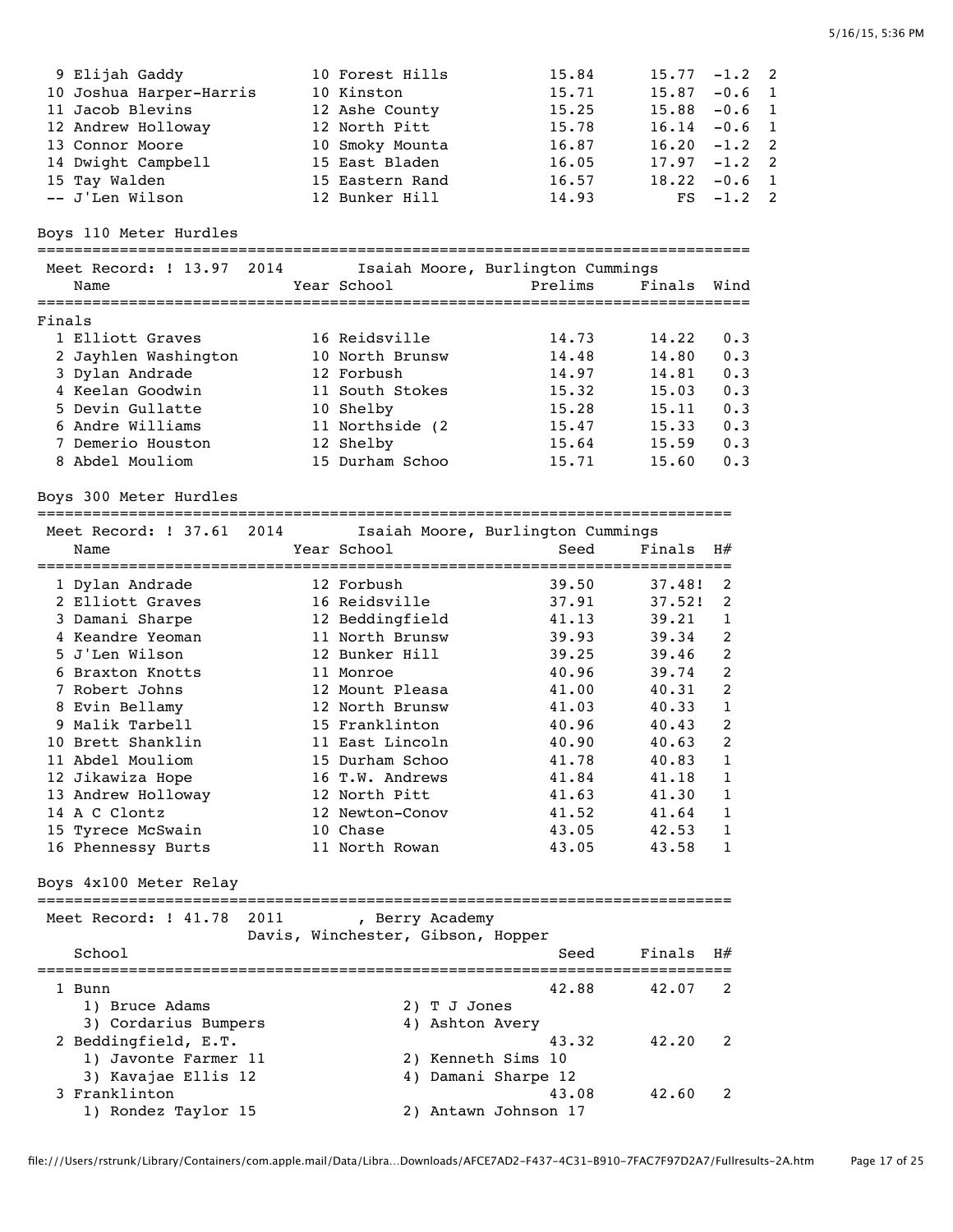3) Justin Carver 4) Malik Tarbell 15 4 Forest Hills 43.87 42.68 2 1) Scott McClendon 9 2) Juwan Crowder 12 3) Floyd Louallen 11  $\hskip1cm 4$ ) Jordan Blakeney 11 5 North Brunswick  $\begin{array}{cccc} 43.85 & 43.09 & 2 \\ 1) & \text{Evin Bellamy} & 12 & 2) & \text{Shaquan Graham} & 10 \end{array}$ 2) Shaquan Graham 10 3) Keandre Yeoman 11 4) Cameron Barnhill 10 6 Carver 43.70 43.11 2 1) Brian Sessoms 12 2) Kynbel Dean 11 3) Deshaun Binyard 12 4) Devon Pleasants 12 7 Monroe 43.79 43.48 2 1) Zephaniah Wall 10 2) Jayqua Clyburn 10 3) Richard Blakeney 12 4) Braxton Knotts 11 8 Kinston 43.37 43.62 2 1) Joshua Edmonson 10 2) Mekahi Harper 12 3) Tevon Herns 11 4) Jamal Burns 11 9 Mount Pleasant 43.99 44.00 1 1) Austin Crabtree 12 2) Dylan Starnes 12 3) Cody Reece 11 4) Austin Parker 12 10 St. Pauls 44.17 44.10 1<br>1) Sayvon Sampson 2) Ahmad McCoy 1) Sayvon Sampson 3) Renardo Jenkins (4) John Johnson 11 East Lincoln 43.95 44.18 1 1) Blake Strupp 11 2) Omarias Huntley 11 3) Brett Shanklin 11 4) Damarius Valentine 12 12 Chase 44.18 44.30 1 1) Trey Whiteside 11 2) Xavier Williams 3) Lassana Fofana 11 4) Bruce Squires 10 13 Holmes, John A 64.14 44.42 1 1) Daniel Midgette 11 2) Eric Phelps 9 3) Xavius Capehart 9 4) Trey'l Beasley 12 14 Lincolnton 44.40 44.44 1 1) Tyshawn Smith 11 2) Dai'jon Burris 12 3) Tyshaun Harris 4) Lataurus Dameron 11 15 Hendersonville 44.37 44.82 1 1) Demetrius Smith 10 2) Michael Cook 11 3) Terrold Gary 11 4) Ethan Berry 10 -- Carrboro 44.13 DQ 1 Exch zone violation 1) Tabian Sales 17 2) Theodore Winans 16 3) Noah Lambert 15 4) Derritt Sharp Boys 4x200 Meter Relay ============================================================================ Meet Record: ! 1:26.14 2011 , Berry Academy Davis, Winchester, Gibson, Hopper School School School Seed Finals H# ============================================================================ 1 Bunker Hill 1:29.27 1:28.05 2 1) Quashon Martin 12 2) C J Bryant 10 3) Bernie Briley 9 4) J'Len Wilson 12 2 Bunn 1:31.17 1:29.30 2 1) Tyree Person 2) T J Jones 3) Cordarius Bumpers (4) Ashton Avery 3 Carver 1:30.09 1:29.38 2 1) Brian Sessoms 12 2) Kynbel Dean 11 3) Antonio Berry 11 4) Devon Pleasants 12 4 Holmes, John A 1:32.24 1:30.33 1 1) Daniel Midgette 11 2) Eric Phelps 9 3) Xavius Capehart 9 4) Trey'l Beasley 12 5 Shelby 1:32.43 1:30.85 1

file:///Users/rstrunk/Library/Containers/com.apple.mail/Data/Libra…Downloads/AFCE7AD2-F437-4C31-B910-7FAC7F97D2A7/Fullresults-2A.htm Page 18 of 25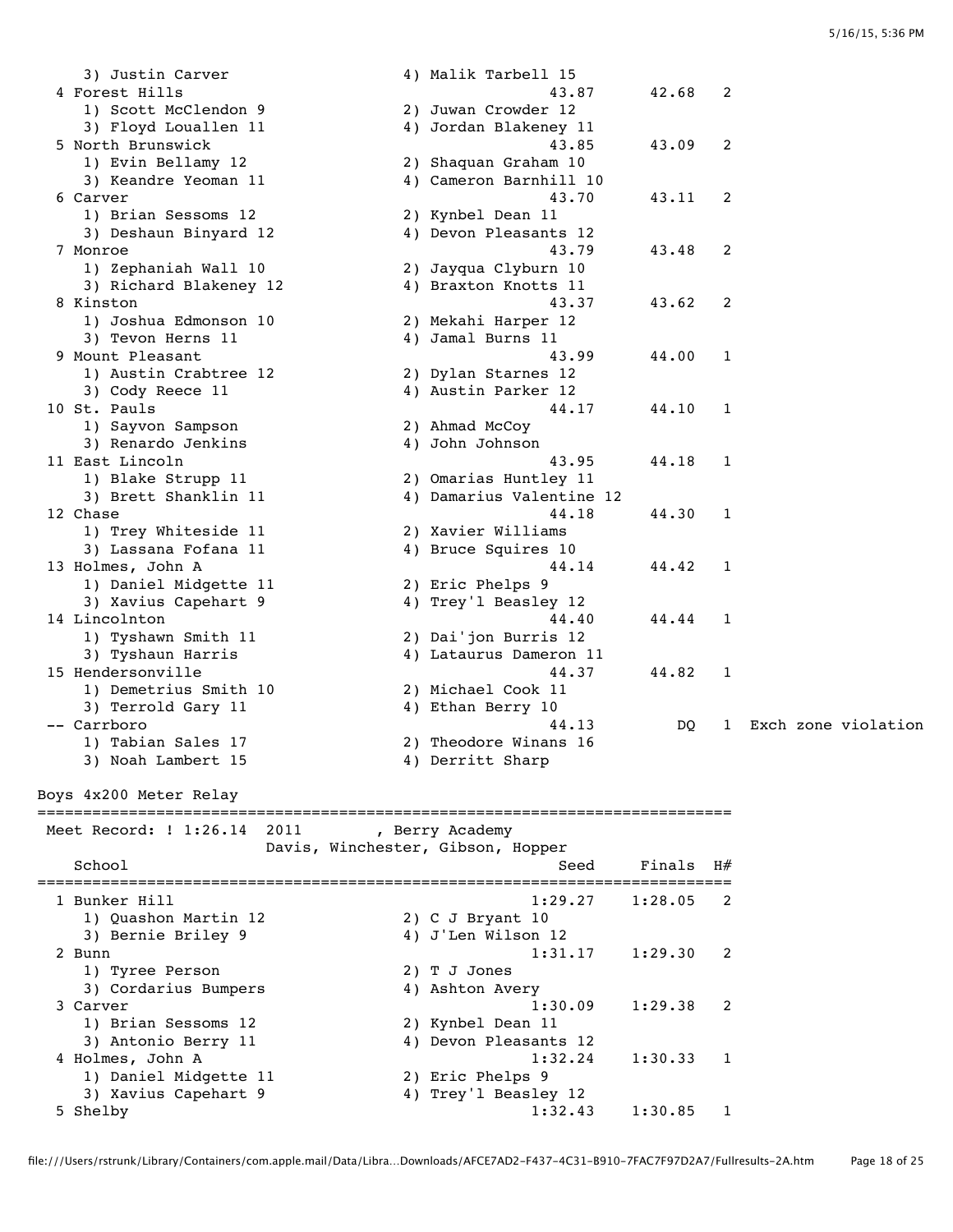1) Demerio Houston 12 2) Delvin Mitchell 12 3) Damonte Poole 11 4) Quay Davis 12 6 Forest Hills 1:33.15 1:31.18 1<br>1) Scott McClendon 9 2) Jordan Blakeney 11<br>3) Floyd Louallen 11 4) Juwan Crowder 12 1) Scott McClendon 9 2) Jordan Blakeney 11 3) Floyd Louallen 11 4) Juwan Crowder 12 7 Roanoke Rapids 1:32.41 1:31.20 1 1) Quincy Vann 2) Shada Hensry 3) Deandra Brown (4) Jejuan Walker 8 Kinston 1:31.48 1:31.24 2 1) Mekahi Harper 12 2) Marquan Harris 12 3) Tevon Herns 11 (4) Jamal Burns 11 1) Mekahi Harper 12 (2) Marquan Harris 12<br>3) Tevon Herns 11 (4) Jamal Burns 11<br>9 Clinton (1:31.82 1:31.33 2 1) Albert Deaver 2) Jermiah Pope 3) Ryheem Skinner 4) Josh Armwood 3) Kyneem Skinner<br>10 Ashe County<br>11 Jacob Blevins 12 12 2) Cesar Ruiz 12 1) Jacob Blevins 12 3) Sam Hudler 11 4) Zach Outen 12 11 Salisbury 1:34.68 1:32.53 1<br>
1) Erik Murray 12 2) Dante Gaston 12<br>
3) Devonte Brown 11 4) Lamyron Greene 12 1) Erik Murray 12 2) Dante Gaston 12 3) Devonte Brown 11 4) Lamyron Greene 12 12 Northeastern 1:32.20 1:33.08 2 1) Kenny Hewitt 9 2) Devontae Rountree 11 3) Derondrik Hollis 4) Daquan Spencer 12 13 Hendersonville 1:33.08 1:37.02 1 1) Davis Rhode 2) Demetrius Smith 10 3) Jahmel Smith 12 4) Michael Cook 11 14 East Lincoln 1:32.10 1:39.85 2 1) Spencer Gaston 12 2) Houston Rust 3) Garnett Reavis and the 4) Jake Williams -- North Brunswick 1:31.32 DNF 2 1) Keandre Yeoman 11 2) J C Smith 3) Shaquan Graham 10 4) Jayhlen Washington 10 -- Red Springs 1:32.66 DQ 1 Exch zone violation 1) James Gaston 2) Dimitri Sinclair 3) Ronald Alexander 4) Sjahquan Pearson Boys 4x400 Meter Relay ============================================================================ Meet Record: ! 3:21.43 1987 , North Rowan Cuthrell, Steele, Brittain, Archie School School Seed Finals H# ============================================================================ 1 Central Academy of Technology 3:29.98 3:23.95 2 1) Jeremy Fehlman 12 2) Quay Threatt 12 3) Jesse Ballew 10 4) Elijah Inuwa 12 1:43.856 (1:43.856) 2:35.442 (51.586) 3:23.944 (48.502) 2 East Lincoln 3:29.20 3:25.32 2 1) Nicholas Quigley 11 2) Samuel Krehnbrink 12 3) Brett Shanklin 11 4) Matt Schenck 12 1:43.070 (1:43.070) 2:34.418 (51.348) 3:25.316 (50.898) 3 North Brunswick 3:29.83 3:26.16 2 1) Keandre Yeoman 11 2) Evin Bellamy 12 3) Shaquan Graham 10  $\hskip1cm \hskip1cm 4$ ) Latrell Hill 11 1:43.685 (1:43.685) 2:35.917 (52.232) 3:26.158 (50.242) 4 Northeastern 3:29.18 3:26.31 2 1) Kenny Hewitt 9 2) Seth Overman 10 3) Cedric Shannon 11 4) Tedric Shannon 11 1:46.142 (1:46.142) 2:38.071 (51.930) 3:26.302 (48.231) 5 Lake Norman Charter School 3:27.06 3:26.62 2 1) La-marcus Smith-Kelly 12 2) Neil Baugh 11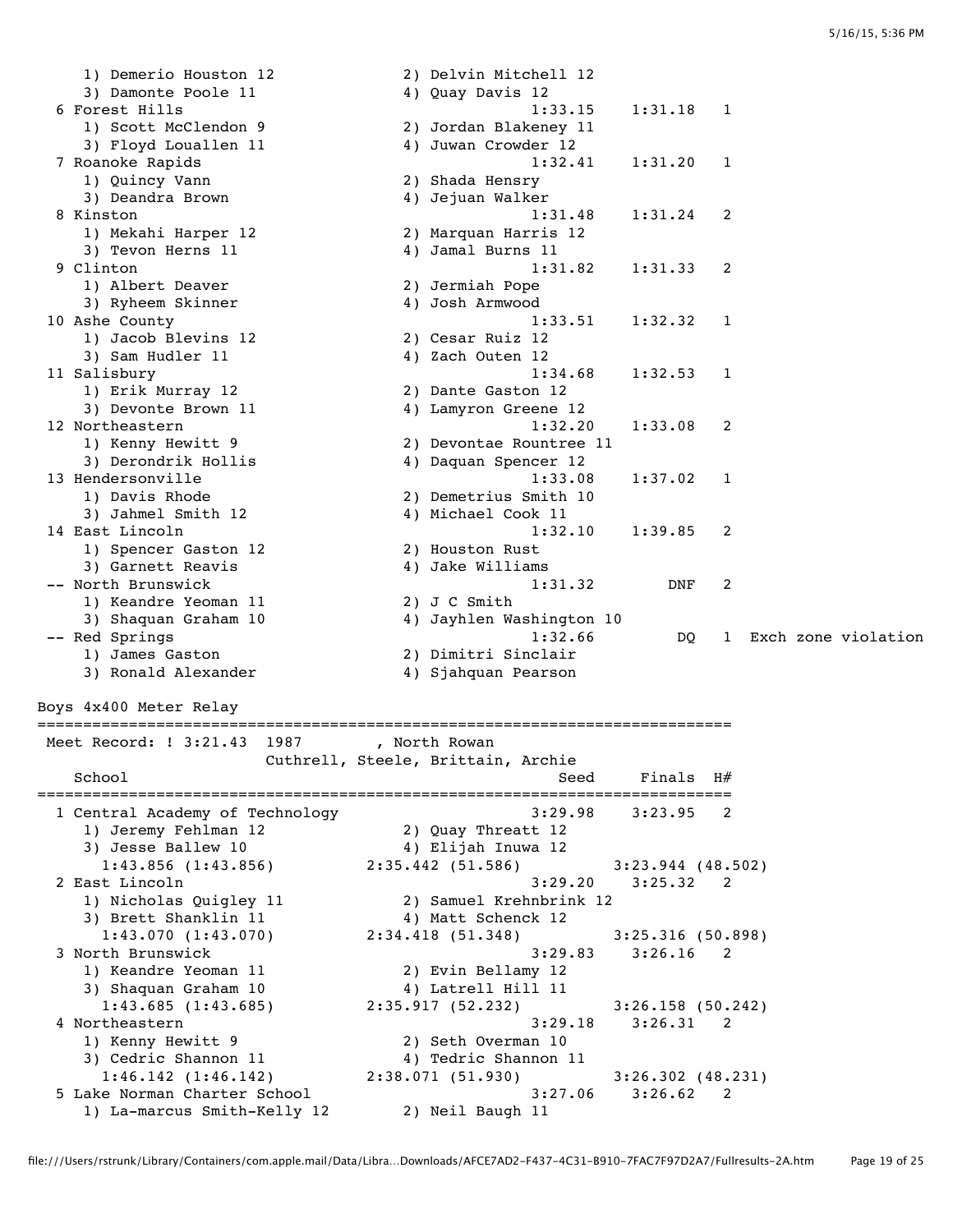3) J C Brooks 12 (4) Sean Powers 12 1) Anthony Harris 12 2) James Parmelee 11 3) Austin Underwood 12 4) Diamonte Foreman 12 1) Terrold Gary 11 2) Hakeem Jenkins 10 3) Fletcher Talley 11 4) Ethan Berry 10 1) Chrishon Carelock 12 2) DeMichael Cuthbertson 12 3) Jaleel McLaughlin 9 4) Jordan Blakeney 11 1) Antawn Johnson 17 2) Ryan Fritz 3) Dalquan Scott 4) Malik Tarbell 15 1) Sam Hudler 11 2) Victor Melo 11 3) Cesar Ruiz 12 and 4) Reed Kenny 12 1) Caleb Brown 12 2) Nate Smart 11 3) Jacob Wolfe 11  $\qquad \qquad \qquad$  4) Sean Doyle 11 1) Elisha Montford 11 2) Jacob Morton 11 3) Michael Quispe 9 4) Jonathan Lang 12 1) Marelle Bullock 17 2) Michael McLamb 15 3) James Lockamy 4) Ritchel Cousar 15 1) William Ragland 2) Derritt Sharp 3) Tabian Sales 17 4) Theodore Winans 16 1) Jikawiza Hope 16 2) Malcolm Franklin 3) Will Maneh 17 4) Desean Little 15 1) Lawson Honeycutt 11 2) Adam Johns 10 3) Connor Sheperis 11 (4) Robert Johns 12 Boys 4x800 Meter Relay =========================================================================

 1:43.804 (1:43.804) 2:35.428 (51.625) 3:26.618 (51.191) 6 North Pitt 3:27.66 3:27.78 2 1:44.188 (1:44.188) 2:37.785 (53.598) 3:27.773 (49.988) 7 Hendersonville 3:29.25 3:28.15 2 1:45.152 (1:45.152) 2:37.431 (52.279) 3:28.141 (50.710) 8 Forest Hills 3:35.06 3:30.90 1 1:45.888 (1:45.888) 2:37.596 (51.708) 3:30.891 (53.296) 9 Franklinton 3:32.91 3:31.30 1 1:46.202 (1:46.202) 2:39.792 (53.591) 3:31.300 (51.508) 10 Ashe County 3:36.33 3:31.63 1 1:45.134 (1:45.134) 2:37.156 (52.023) 3:31.626 (54.470) 11 Polk County 3:31.83 3:33.75 1 1:46.971 (1:46.971) 2:42.278 (55.308) 3:33.747 (51.470) 12 Croatan 3:29.77 3:35.96 2 1:48.145 (1:48.145) 2:43.583 (55.439) 3:35.954 (52.371) 13 Midway High School 3:41.40 3:36.23 1 1:47.523 (1:47.523) 2:42.481 (54.958) 3:36.230 (53.749) 14 Carrboro 3:38.85 3:38.16 1 1:48.852 (1:48.852) 2:45.743 (56.891) 3:38.158 (52.416) 15 T.W. Andrews 3:36.00 3:39.29 1 1:50.200 (1:50.200) 2:44.777 (54.577) 3:39.285 (54.509) -- Mount Pleasant 3:37.86 DQ 1 Zone violation 1:46.518 (1:46.518) 2:39.906 (53.388) 3:31.074 (51.168)

Meet Record: ! 8:02.09 2006 , Reidsville Bryan, Mooney, Rothrock, Roach School Seed Finals ========================================================================= 1 Polk County 8:23.54 8:03.06 1) Caleb Brown 12 2) Nate Smart 11 3) Jacob Wolfe 11  $\qquad \qquad \qquad$  4) Sean Doyle 11 2:01.629 (2:01.629) 4:05.971 (2:04.342) 6:07.252 (2:01.282) 8:03.059 (1:55.807) 2 Currituck County 8:29.39 8:19.60 1) Josh Fulford 12 2) Nick McKenzie 12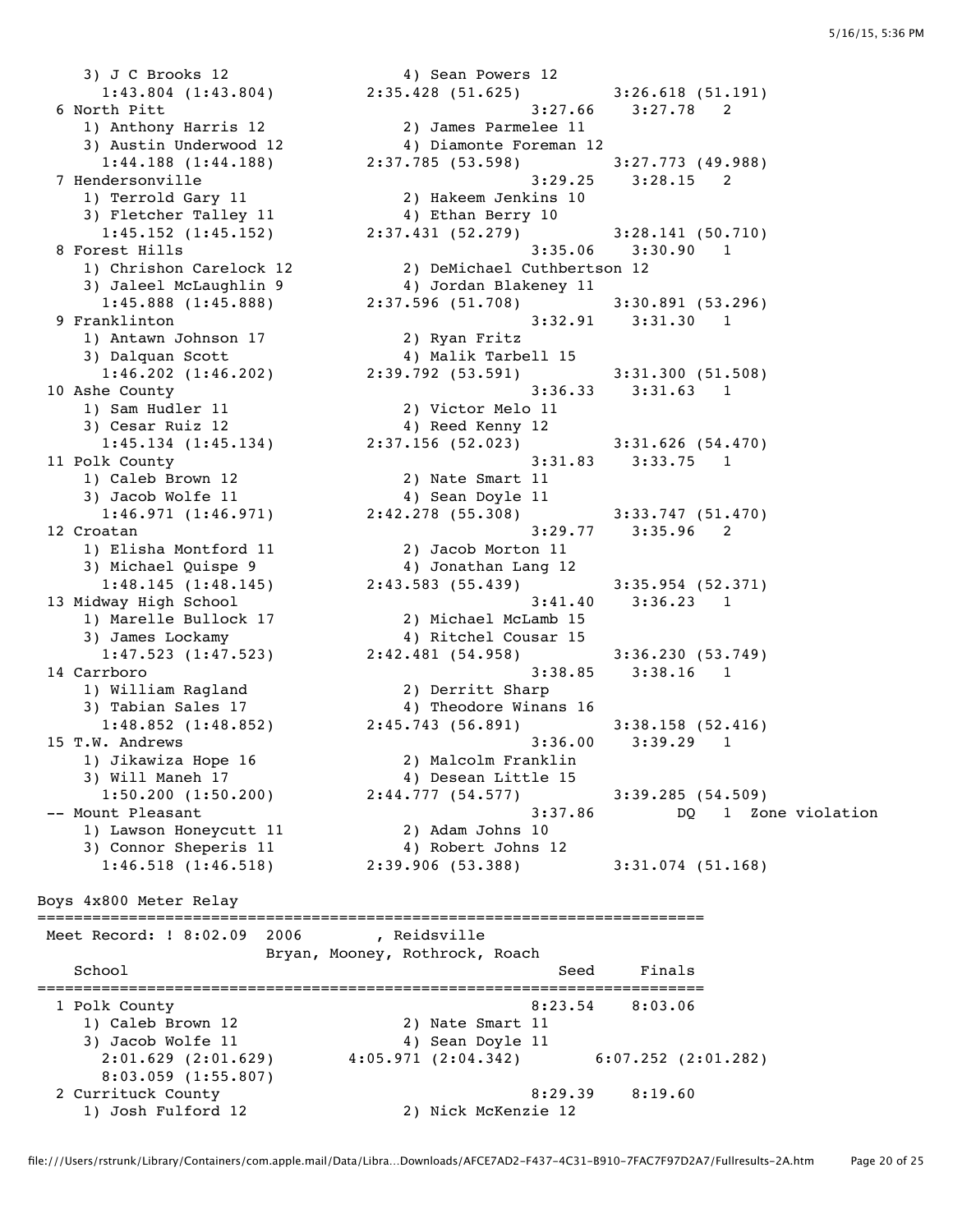3) Gavin Fry 12 4) Stevie Andros 12 8:19.593 (2:04.656) 1) Jacob Morton 11 2) Jonathan Lang 12 3) Michael Quispe 9 4) Nate Thompson 12 8:20.640 (2:07.383) 1) Michael McLamb 15 2) Will Warren 3) James Lockamy 4) Ritchel Cousar 15 8:26.431 (2:05.316) 1) Daniel Angarita 12 2) Joshua Hall 11 8:30.213 (2:02.460) 1) Caleel Cobb 11 2) Chris Williams 12 3) Arthur Claiborne 11 (4) Raquise Bellamy 12 8:30.981 (2:02.419) 3) Frank Kenny 4) Nick Walker 8:33.408 (2:03.540) 1) Jonathan Rodriguez 9 2) Noguerus Vick 12 3) Corbin Boyles 12 4) Chad Williams 11 8:36.945 (2:05.116) 1) Alex Manwill 11 2) Blake Bosley 3) K J Barksdale 11  $\hspace{1cm}$  4) Sean Powers 12 8:37.510 (2:10.414) 1) Will Kilby 12 2) Isaac Warden 12<br>3) Noah Sisk 12 30 4) Dakota Mendenhal 8:38.233 (2:00.323) 1) William Ragland 2) Sam Blobe 3) Harrison Marshall 4) Dylan Stickland 8:40.812 (2:05.270) 1) Gareth Berry 11 2) Helmer Alvarez 12 3) Andrew Tedder 11 (4) Evan Owen 12 8:41.216 (2:05.576) 3) David Sharpe 11 (4) Grayson Reed 11 2:08.698 (2:08.698) 4:19.288 (2:10.591) 6:29.827 (2:10.539) 8:44.198 (2:14.371)

1) Jalen Drayton 16 2) Lizando Armas-Marcial 16

 2:06.300 (2:06.300) 4:10.956 (2:04.656) 6:14.938 (2:03.983) 3 Croatan 8:31.65 8:20.64 2:04.498 (2:04.498) 4:05.550 (2:01.053) 6:13.257 (2:07.707) 4 Midway High School 8:35.87 8:26.44 2:04.876 (2:04.876) 4:13.790 (2:08.914) 6:21.116 (2:07.326) 5 West Wilkes 8:36.29 8:30.22 3) Jace Carroll 12 4) Joshua Englebert 12 2:05.376 (2:05.376) 4:13.062 (2:07.686) 6:27.754 (2:14.693) 6 Kinston 8:39.02 8:30.99 2:01.774 (2:01.774) 4:12.865 (2:11.092) 6:28.562 (2:15.697) 7 NC School of Science & Math 8:31.66 8:33.41 1) Robert Cooper 2) Spencer Hoffman-Edminster 16 2:11.807 (2:11.807) 4:21.893 (2:10.087) 6:29.868 (2:07.976) 8 Maiden High 8:36.31 8:36.95 2:09.580 (2:09.580) 4:23.379 (2:13.800) 6:31.830 (2:08.451) 9 Lake Norman Charter School 8:33.24 8:37.51 2:05.023 (2:05.023) 4:20.736 (2:15.714) 6:27.096 (2:06.361) 10 Forbush 8:41.66 8:38.24 3) Noah Sisk 12 4) Dakota Mendenhall 9 2:09.627 (2:09.627) 4:24.627 (2:15.000) 6:37.910 (2:13.284) 11 Carrboro 8:41.66 8:40.82 2:12.419 (2:12.419) 4:25.873 (2:13.454) 6:35.543 (2:09.671) 12 Ashe County 8:42.21 8:41.22 2:11.046 (2:11.046) 4:22.267 (2:11.222) 6:35.640 (2:13.374) 13 Dixon 8:40.43 8:44.20 1) Casper Duell 11 2) Jordan Leanes 12<br>3) David Sharpe 11 4) Grayson Reed 11

14 Durham School of the Arts 8:45.91 8:49.33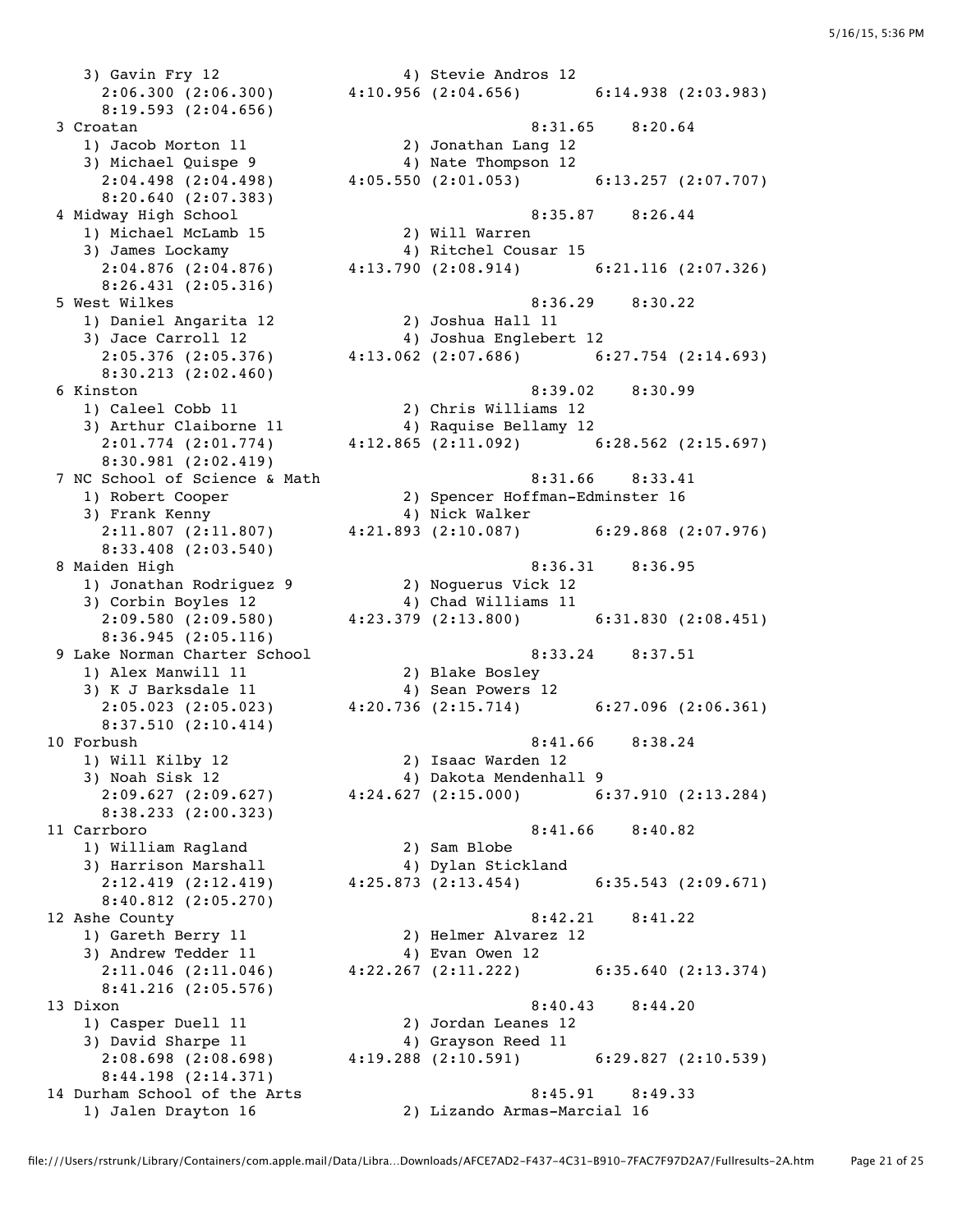3) Thomas Little 16 4) Joey Krelling 2:06.490 (2:06.490) 4:22.731 (2:16.241) 6:34.933 (2:12.203) 8:49.326 (2:14.394) 15 Franklin 8:27.47 8:57.83 1) Ethan McCall 10 2) Robert McAllister 3) Howie Fregeau 4) Ever Diaz 10 2:12.682 (2:12.682) 4:29.471 (2:16.790) 6:51.547 (2:22.077) 8:57.830 (2:06.284) 16 Central Academy of Technology 8:39.32 9:05.94 1) Alec Merrill 2) Matthew Riordan 12 3) Josh Weirich 10 4) Matthew White 12 2:09.946 (2:09.946) 4:31.668 (2:21.723) 6:49.989 (2:18.321) 9:05.931 (2:15.942) Boys High Jump ========================================================================= Meet Record: ! 7-02.50 2010 Tanner Anderson, East Burke Name The Year School Seed Finals ========================================================================= 1 Desmond Lindsey 11 Forest Hills 6-06.00 6-06.00 2 Marelle Bullock 17 Midway High 6-02.00 6-04.00 3 J'Len Wilson 12 Bunker Hill 6-02.00 6-02.00 4 Brandon Bailey 11 East Rutherf 6-02.00 6-00.00 5 Sam Hudler 11 Ashe County 5-10.00 J6-00.00 5 Rondez Taylor 15 Franklinton 6-00.00 J6-00.00 5 Austin Parker 12 Mount Pleasa 6-04.00 J6-00.00 5 Travonne McDaniels 12 North Pitt 6-04.00 J6-00.00 9 Michael Streater 11 North Rowan 6-00.00 J6-00.00 10 Rayshaun Beamon 10 Hertford Cou 6-04.00 J6-00.00 11 Jivel Teasley 16 Franklinton 6-00.00 5-10.00 11 Jordan Austin 10 First Flight 6-02.00 5-10.00 13 Davian Gibson 15 Reidsville 6-00.00 J5-10.00 14 Jay Pouncey 12 Southwest On 6-00.00 J5-10.00 15 Cordel Littlejohn 9 Lincolnton 5-10.00 J5-10.00 -- Di'Joun Huitt 11 Bunker Hill 5-10.00 NH Boys Pole Vault ========================================================================= Meet Record: ! 15-03 2012 Ethan Smith, Cedar Ridge Name **Name** Seed Finals (Name Seed Finals ========================================================================= 1 Johnathan Shingleton 12 North Pitt 13-00.00 13-06.00 2 Brady Johnson 12 Surry Centra 12-00.00 13-00.00 2 Tyler Fitzgerald 10 Surry Centra 12-06.00 13-00.00 4 Cody McBride 12 West Stokes 12-00.00 J13-00.00 5 Dalton Goforth 12 West Wilkes 12-00.00 12-00.00 6 John Ramsey 11 Bunker Hill 12-00.00 11-06.00 6 Jesse Tysinger 15 Carrboro 10-06.00 11-06.00 8 Spencer Gaston 12 East Lincoln 10-00.00 J11-06.00 9 Troy Lieberman 10 Polk County 10-00.00 10-06.00 9 Alex Arcara 10 Hendersonvil 11-06.00 10-06.00 11 Anthony Walker 12 North Brunsw 10-06.00 J10-06.00 12 Dakota Desfonds 10 North Brunsw 11-00.00 J10-06.00 13 Sincere King 9 North Pitt 9-06.00 10-00.00 14 Dawson Gant 17 T.W. Andrews 10-00.00 9-06.00 -- Will Hamilton 15 Carrboro 8-00.00 NH Boys Long Jump ============================================================================== Meet Record: ! 24-04 2003 Robert Tillman, South Robeson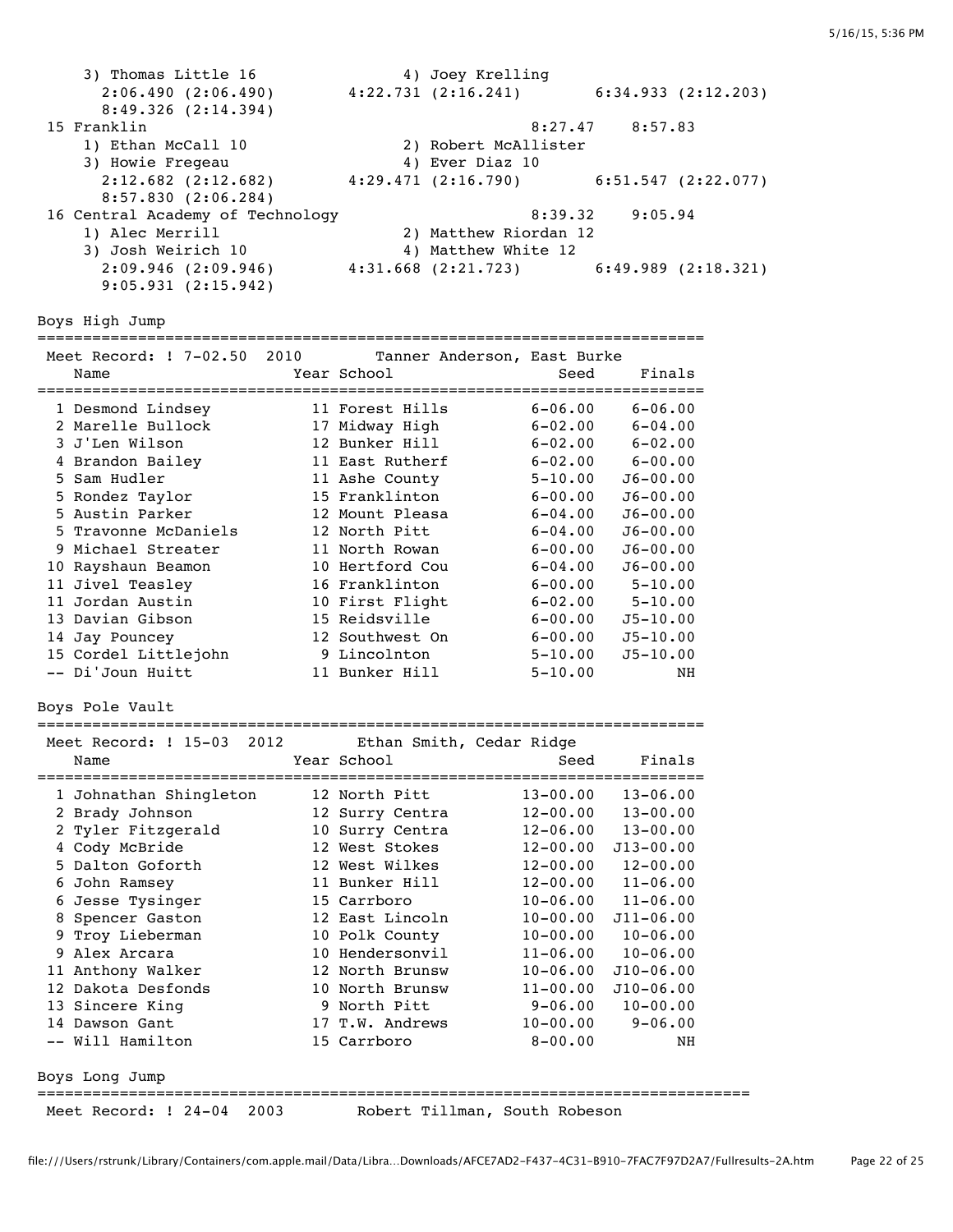|   | Name                    |      | Year School                   | Seed         | Finals        | Wind   |
|---|-------------------------|------|-------------------------------|--------------|---------------|--------|
|   | 1 Jayhlen Washington    |      | 10 North Brunsw               | $22 - 11.00$ | $23 - 03.00$  | 1.1    |
|   | 2 Damani Sharpe         |      | 12 Beddingfield               | $23 - 06.00$ | $22 - 11.50$  | $-0.2$ |
|   | 3 Javon Whitney         |      | 12 Washington                 | $22 - 07.00$ | $21 - 11.00$  | 0.9    |
|   | 4 Steven Proctor        |      | 12 Shelby                     | $21 - 05.50$ | $21 - 08.50$  | $-0.4$ |
|   | 5 Braxton Knotts        |      | 11 Monroe                     | $20 - 10.00$ | $21 - 06.50$  | 2.4    |
|   | 6 Jager Gardner         |      | 12 Owen, Charle               | $22 - 03.50$ | $21 - 03.00$  | $-0.3$ |
|   | 7 Noah Lambert          |      | 15 Carrboro                   | $21 - 04.00$ | $21 - 02.50$  | 0.8    |
|   | 8 Rondez Taylor         |      | 15 Franklinton                | $21 - 05.00$ | $21 - 02.00$  | 3.5    |
|   | 9 Austin Parker         |      | 12 Mount Pleasa               | $21 - 01.75$ | $21 - 01.50$  | 1.1    |
|   | 10 Keelan Goodwin       |      | 11 South Stokes               | $21 - 05.00$ | $20 - 08.00$  | $-0.5$ |
|   | 11 Desmen Robinson      |      | 11 Monroe                     | $21 - 01.50$ | $20 - 07.00$  | $-0.1$ |
|   | 12 Eian Hines           |      | 17 East Bladen                | $20 - 10.50$ | $20 - 03.50$  | 2.7    |
|   | 13 Ethan Hines          |      | 17 East Bladen                | $22 - 06.25$ | $20 - 00.50$  | $-1.3$ |
|   | 14 Cameron Barnhill     |      | 10 North Brunsw               | $20 - 11.00$ | $18 - 11.00$  | $-0.3$ |
|   | -- Damarius Valentine   |      | 12 East Lincoln               | $21 - 10.75$ | <b>FOUL</b>   |        |
|   | Boys Triple Jump        |      |                               |              |               |        |
|   | Meet Record: ! 50-09.25 | 1989 | Robert Cunningham, Whiteville |              |               |        |
|   | Name                    |      | Year School                   | Seed         | Finals        | Wind   |
|   | 1 Jayhlen Washington    |      | 10 North Brunsw               | $44 - 07.50$ | $46 - 01.00$  | 4.9    |
|   | 2 Di'Joun Huitt         |      | 11 Bunker Hill                | $46 - 11.25$ | $J46 - 01.00$ | 2.4    |
|   | 3 Kavajae Ellis         |      | 12 Beddingfield               | $43 - 09.00$ | $45 - 00.00$  | 1.9    |
|   | 4 Keelan Goodwin        |      | 11 South Stokes               | $43 - 06.50$ | $44 - 03.00$  | 2.2    |
|   | 5 Desmond Lindsey       |      | 11 Forest Hills               | $44 - 07.00$ | $44 - 02.00$  | 1.7    |
| 6 | T J Brewer              |      | 10 Forest Hills               | $41 - 05.75$ | $43 - 09.00$  | $-1.1$ |
| 7 | Javon Whitney           |      | 12 Washington                 | $44 - 06.25$ | $43 - 05.00$  | 3.0    |
|   | 8 Daniel Freeman        |      | 12 Chase                      | $41 - 10.50$ | $43 - 04.00$  | 3.2    |
|   | 9 Evin Bellamy          |      | 12 North Brunsw               | $42 - 08.00$ | $43 - 01.50$  | 1.1    |

## Boys Shot Put Wheelchair Wheelchair

| Name            | Year School     | Seed         | Finals       |  |  |  |  |
|-----------------|-----------------|--------------|--------------|--|--|--|--|
|                 |                 |              |              |  |  |  |  |
| 1 Dylan Pinder  | 10 North Johnst | $11 - 06.50$ | $13 - 04.00$ |  |  |  |  |
| 2 Antoine Perry | 10 Franklinton  | $11 - 09.00$ | $12 - 01.00$ |  |  |  |  |
| 3 Kenny Korff   | 10 North Brunsw | $10 - 08.50$ | $10 - 08.00$ |  |  |  |  |

15 Jivel Teasley 16 Franklinton 41-04.25 40-11.50 16 Hakeem Jenkins 10 Hendersonvil 41-10.25 40-02.00 1.5

10 Dylan Starnes 12 Mount Pleasa 42-08.00 42-05.00 0.8

 12 Steven Proctor 12 Shelby 44-02.50 41-10.00 1.9 13 Trevor Matthews 16 Jordan-Matth 42-09.00 41-06.50 2.2

Boys Shot Put

| Meet Record: ! 58-07<br>Name | 2009 | Kenneth Rowland, Jacksonville Northside<br>Year School | Seed         | Finals       |
|------------------------------|------|--------------------------------------------------------|--------------|--------------|
| 1 Magnus Herweyer            |      | 16 Carrboro                                            | $53 - 08.00$ | $53 - 10.00$ |
| 2 William Simpson            |      | 12 Northeastern                                        | $50 - 00.25$ | $50 - 03.50$ |
| 3 Edward Davis               |      | 12 Farmville Ce                                        | $47 - 07.00$ | $50 - 02.50$ |
| 4 Andrew Alston              |      | 15 Warren Count                                        | $47 - 07.00$ | $50 - 01.50$ |
| 5 Shane Parker               |      | 12 North Rowan                                         | $48 - 00.00$ | $47 - 09.50$ |
| 6 D J Alexander              |      | 11 Salisbury                                           | $46 - 04.25$ | $47 - 09.00$ |
| 7 Tyron Roberts              |      | 11 Lincolnton                                          | $47 - 11.00$ | $47 - 02.50$ |

16 Eastern Rand 43-01.00 42-02.00 2.0

Roanoke Rapi 41-00.50 41-04.00 0.9<br>11-04.25 40-11.50 2.4 6 Franklinton 41-04.25 40-11.50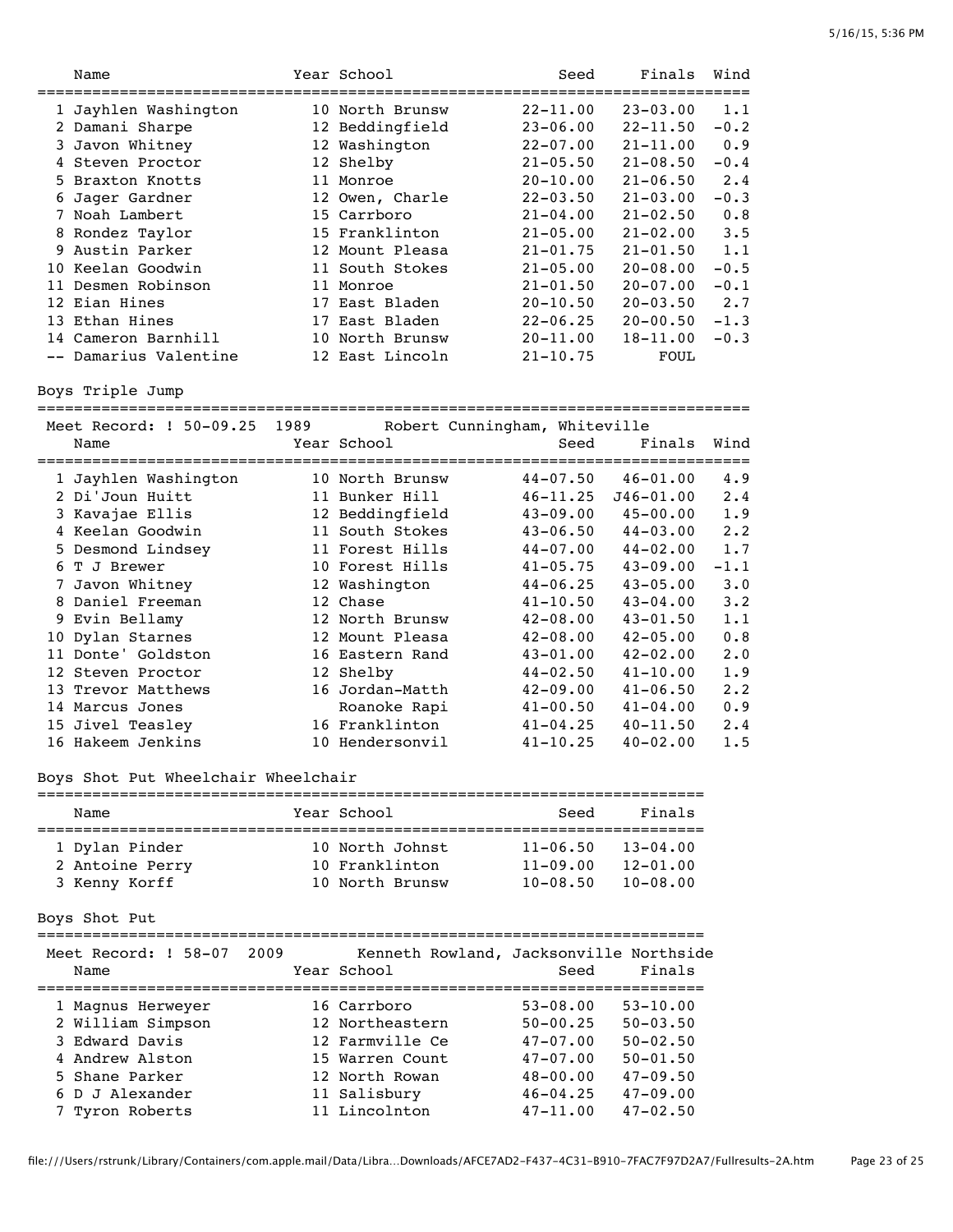| 8 Brandon Jackson       | 11 Washington   | $48 - 06.75$ | $46 - 03.00$ |
|-------------------------|-----------------|--------------|--------------|
| 9 D. J. Twitty          | 12 Polk County  | $45 - 02.50$ | $45 - 08.50$ |
| 9 Ehren Huebner         | 16 T.W. Andrews | $44 - 02.50$ | $45 - 08.50$ |
| 11 Malik Covington      | 12 Monroe       | $49 - 08.25$ | $45 - 08.00$ |
| 12 Xavier Lovette       | 15 T.W. Andrews | $44 - 08.50$ | $45 - 07.50$ |
| 13 Christopher Carelock | 12 Forest Hills | $45 - 11.50$ | $45 - 00.00$ |
| 14 Wesley Purvis        | 10 North Pitt   | $45 - 09.00$ | $44 - 00.00$ |
| 15 Lonnie Randall       | 12 Franklin     | $43 - 06.00$ | $42 - 00.00$ |
| 16 Dalton Jenkins       | 11 Huss, Hunter | $43 - 02.00$ | $40 - 11.00$ |

# Boys Discus Throw Wheelchair Wheelchair

| Name            | Year School     | Seed      | Finals    |
|-----------------|-----------------|-----------|-----------|
|                 |                 |           |           |
| 1 Dylan Pinder  | 10 North Johnst | $20 - 11$ | $28 - 08$ |
| 2 Antoine Perry | 10 Franklinton  | $22 - 07$ | $27 - 11$ |
| 3 Kenny Korff   | 10 North Brunsw | $25 - 03$ | $26 - 01$ |

Boys Discus Throw

|     | Meet Record: ! 181-01 2009<br>Name | Year School     | Andrew Byrd, Orange County<br>Seed | Finals     |
|-----|------------------------------------|-----------------|------------------------------------|------------|
|     | 1 Magnus Herweyer                  | 16 Carrboro     | $172 - 04$                         | 178-07     |
|     | 2 Mason Poteat                     | 11 Draughn      | $161 - 09$                         | $168 - 03$ |
|     | 3 Scott Goldman                    | 12 Dixon        | 145-06                             | $143 - 01$ |
|     | 4 Tyrone Watson                    | 10 North Brunsw | $142 - 03$                         | $140 - 08$ |
|     | 5 Micah Clemons                    | 11 North Pitt   | $136 - 07$                         | $139 - 09$ |
|     | 6 Zephaniah Wall                   | 10 Monroe       | $134 - 01$                         | $137 - 05$ |
|     | 7 Xavier Lovette                   | 15 T.W. Andrews | $133 - 10$                         | $136 - 09$ |
|     | 8 Chris Edwards                    | 10 Farmville Ce | $136 - 05$                         | $135 - 09$ |
|     | 9 Robert Dancy                     | 12 West Wilkes  | $139 - 01$                         | $132 - 11$ |
| 1 O | Nathan London                      | 12 Carver       | $127 - 01$                         | $125 - 02$ |
|     | 11 Shane Parker                    | 12 North Rowan  | $127 - 07$                         | $124 - 11$ |
|     | 12 Lonnie Randall                  | 12 Franklin     | $125 - 09$                         | $119 - 05$ |
|     | 13 Earley Baker                    | 16 Midway High  | $122 - 09$                         | $115 - 08$ |
|     | 14 Dexter Andrews                  | 11 Owen, Charle | $124 - 06$                         | $111 - 10$ |
|     | 15 Austin Brogden                  | 15 South Granvi | $137 - 00$                         | $104 - 10$ |
|     | -- Jose Zavala                     | 11 East Lincoln | $125 - 00$                         | FOUL       |

# Women - Team Rankings - 18 Events Scored

| 1) Cummings, Hugh M.  | 72    | 2) Carrboro                   | 66 |
|-----------------------|-------|-------------------------------|----|
| 3) North Rowan        | 42.50 | 4) Durham School of the Arts  | 28 |
| 5) Draughn            | 27    | 6) Newton-Conover             | 24 |
| 7) Beddingfield, E.T. | 22    | 8) T.W. Andrews               | 21 |
| 8) Croatan            | 21    | 10) Lake Norman Charter Schoo | 20 |
| 11) Hendersonville    | 18    | 12) Mount Pleasant            | 17 |
| 13) Kinston           | 16    | 13) Bunn                      | 16 |
| 13) Salisbury         | 16    | 16) Hertford County           | 14 |
| 16) Carver            | 14    | 16) Holmes, John A            | 14 |
| 16) Franklin          | 14    | 20) St. Pauls                 | 13 |
| 20) Franklinton       | 13    | 22) East Lincoln              | 12 |
| 22) Polk County       | 12    | 22) North Johnston            | 12 |
| 25) Currituck County  | 11    | 25) Monroe                    | 11 |
| 27) St. Pauls         | 10    | 27) Warren County             | 10 |
| 27) West Stokes       | 10    | 27) Brevard                   | 10 |
| 31) Lincolnton        | 9     | 31) North Wilkes              | 9  |
| 33) West Wilkes       | 8     | 33) North Pitt                | 8  |
| 35) West Davidson     | 7     | 35) Northside (2A)            |    |